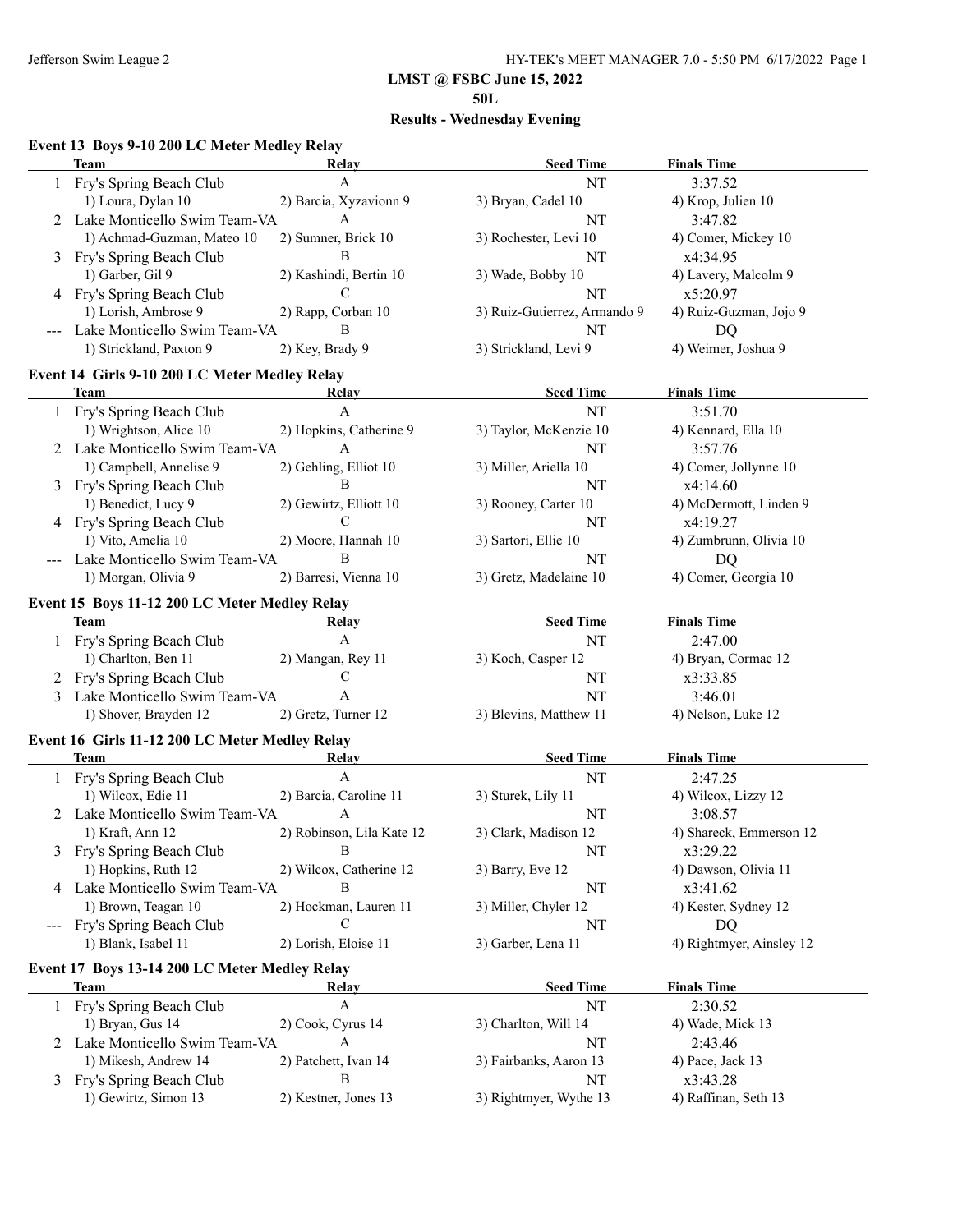**50L**

# **Results - Wednesday Evening**

### **Event 18 Girls 13-14 200 LC Meter Medley Relay**

|    | <b>Team</b>                                    | Relay                             | <b>Seed Time</b>         | <b>Finals Time</b>       |
|----|------------------------------------------------|-----------------------------------|--------------------------|--------------------------|
|    | Lake Monticello Swim Team-VA                   | A                                 | NT                       | 2:44.13                  |
|    | 1) DeMott, Rae 14                              | 2) Harlow, Audrey 14              | 3) Pace, Sophie 14       | 4) Rochester, Marley 14  |
| 2  | Fry's Spring Beach Club                        | A                                 | NT                       | 2:51.31                  |
|    | 1) Colla, Zaharra 13                           | 2) Whitaker, Grace 14             | 3) Loura, Ellie 13       | 4) Nelson, Hensley 13    |
| 3  | Fry's Spring Beach Club                        | B                                 | NT                       | x3:11.44                 |
|    | 1) Laugelli, Ada 14                            | 2) Scott, Elisabeth 13            | 3) Fitts, Evie 13        | 4) Olin, Ruby 13         |
| 4  | Lake Monticello Swim Team-VA                   | B                                 | NT                       | x3:28.59                 |
|    | 1) Grout, Madelyn 13                           | 2) Kimble, Addison 13             | 3) Herring, Kayleigh 13  | 4) Peterson, Savannah 14 |
|    | Event 19 Boys 15-18 200 LC Meter Medley Relay  |                                   |                          |                          |
|    | <b>Team</b>                                    | <b>Relay</b>                      | <b>Seed Time</b>         | <b>Finals Time</b>       |
|    | 1 Fry's Spring Beach Club                      | $\mathbf{A}$                      | NT                       | 2:09.89                  |
|    | 1) Ragsdale, Quinn 16                          | 2) Roy, Cooper 17                 | 3) Halbert, Dylan 15     | 4) Bleakley, Joshua 15   |
|    | 2 Fry's Spring Beach Club                      | B                                 | NT                       | x2:17.96                 |
|    | 1) Zell, Elias 16                              | 2) Hamil, Logan 16                | 3) Keenan, Will 17       | 4) Wildermann, Jacob 18  |
| 3  | Lake Monticello Swim Team-VA                   | A                                 | NT                       | 2:51.72                  |
|    | 1) Rea, Matthew 14                             | 2) Hockman, Nicholas 15           | 3) Brooks, Jaxon 15      | 4) Walding, Jayden 15    |
|    | Event 20 Girls 15-18 200 LC Meter Medley Relay |                                   |                          |                          |
|    | Team                                           | Relay                             | <b>Seed Time</b>         | <b>Finals Time</b>       |
|    | 1 Fry's Spring Beach Club                      | A                                 | NT                       | 2:25.58                  |
|    | 1) Cave, BG 17                                 | 2) Vaidhyanathan, Jaya 16         | 3) Ragsdale, Audrey 18   | 4) Kestner, Lee 15       |
|    | 2 Fry's Spring Beach Club                      | B                                 | NT                       | x2:44.39                 |
|    | 1) Bullard, Kiara 15                           | 2) Laugelli, Josie 17             | 3) Wildermann, Claire 18 | 4) Wade, Olivia 15       |
|    | 3 Lake Monticello Swim Team-VA                 | A                                 | NT                       | 3:19.15                  |
|    | 1) Robinson, Sarah Beth 15                     | 2) Givens, Diana 17               | 3) Rea, Brenna 16        | 4) Kovarik, Madison 16   |
|    | Event 21 Boys 8 & Under 25 LC Meter Freestyle  |                                   |                          |                          |
|    | Name                                           | Age Team                          | <b>Seed Time</b>         | <b>Finals Time</b>       |
| 1  | Rooney, Harrison                               | 8 Fry's Spring Beach Club         | NT                       | 20.13                    |
| 2  | Sturek, Olsen                                  | 8 Fry's Spring Beach Club         | NT                       | 21.40                    |
| 3  | Kashindi, Benjamin                             | 8 Fry's Spring Beach Club         | NT                       | x21.53                   |
| 4  | Wilcox, Nick                                   | Fry's Spring Beach Club           | NT                       | x23.34                   |
| 5  | Rooney, Blaine                                 | Fry's Spring Beach Club           | NT                       | x25.21                   |
| 6  | Burke, Mo                                      | Fry's Spring Beach Club           | NT                       | x27.08                   |
| 7  | Nguyen, Paxton                                 | Fry's Spring Beach Club           | NT                       | x27.28                   |
| 8  | Cady, Owen                                     | 7 Fry's Spring Beach Club         | NT                       | x28.95                   |
| 9  | Wheeler, Willie                                | 8 Fry's Spring Beach Club         | NT                       | x29.62                   |
|    | Solari Spradlin, Thatcher                      | Fry's Spring Beach Club           | NT                       | x29.65                   |
| 10 | Neri, Aiden                                    | 7 Fry's Spring Beach Club         | NT                       | x29.82                   |
| 11 |                                                | Fry's Spring Beach Club           |                          |                          |
| 12 | Meier, Jude                                    | 8<br>Lake Monticello Swim Team-VA | $\rm{NT}$                | x31.30                   |
| 13 | Houchens, Landon                               | 8<br>Fry's Spring Beach Club      | NT                       | 31.66                    |
| 14 | Dillon, Ronan                                  | 8                                 | NT                       | x32.27                   |
| 15 | Barresi, Miles                                 | Lake Monticello Swim Team-VA<br>8 | NT                       | 32.65                    |
| 16 | Baza, Teo                                      | Fry's Spring Beach Club<br>8      | NT                       | x33.09                   |
| 17 | Zumbrunn, Jack                                 | Fry's Spring Beach Club<br>7      | NT                       | x34.00                   |
| 18 | Carlson, Oscar                                 | Fry's Spring Beach Club<br>7      | NT                       | x34.07                   |
| 19 | Sowers, Gannon                                 | Fry's Spring Beach Club<br>7      | NT                       | x35.95                   |
| 20 | Burden, Eli                                    | Fry's Spring Beach Club<br>7      | NT                       | x36.57                   |
| 21 | Wheeler, Finn                                  | Fry's Spring Beach Club<br>7      | NT                       | x37.45                   |
| 22 | Hall, Cayden                                   | Lake Monticello Swim Team-VA<br>7 | NT                       | x38.00                   |
| 23 | Bobbio, Jason                                  | 8 Lake Monticello Swim Team-VA    | NT                       | x38.20                   |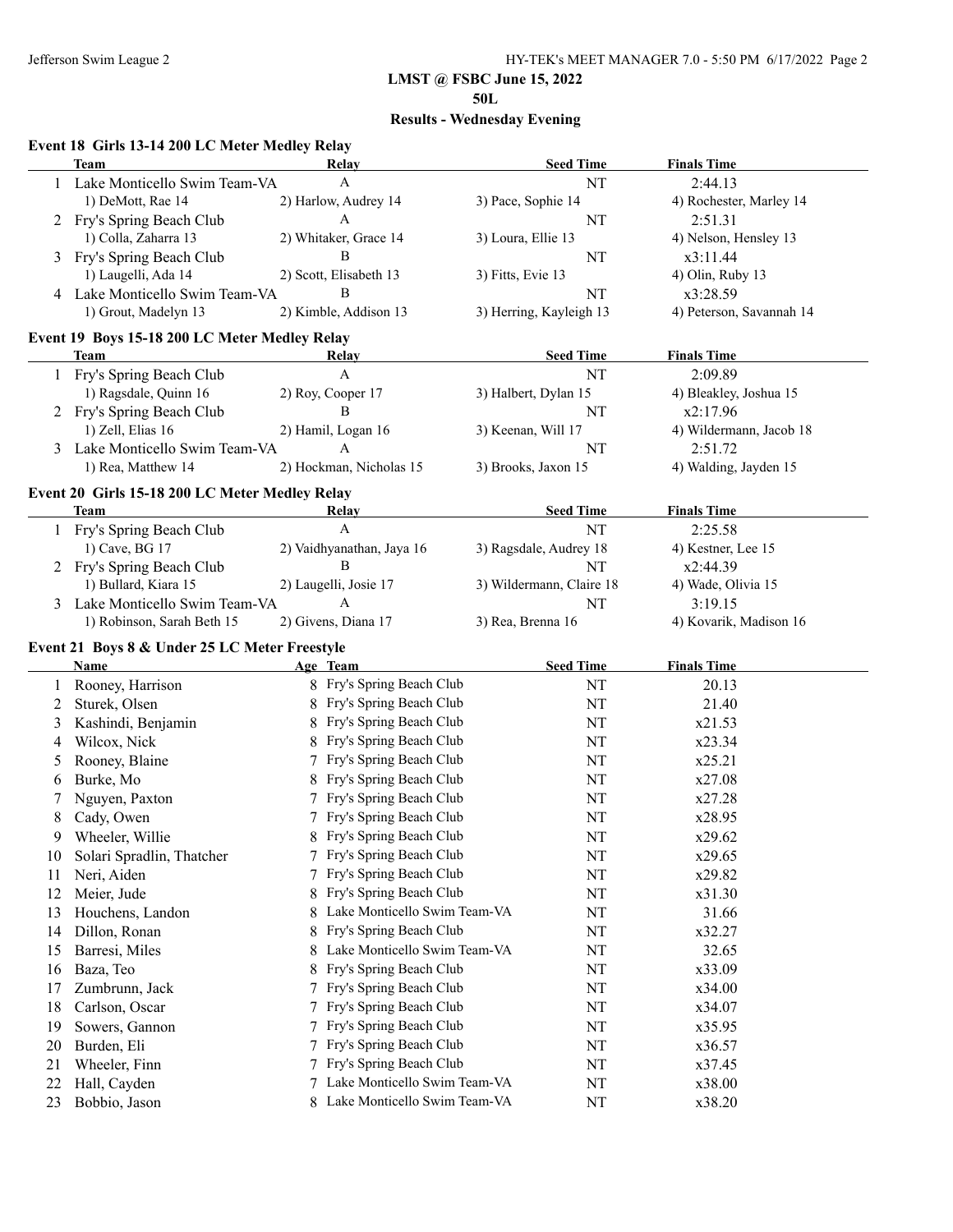### **LMST @ FSBC June 15, 2022 50L**

# **Results - Wednesday Evening**

### **(Event 21 Boys 8 & Under 25 LC Meter Freestyle)**

|                   | Name                  | Age Team                       | <b>Seed Time</b> | <b>Finals Time</b> |
|-------------------|-----------------------|--------------------------------|------------------|--------------------|
| 24                | Miller, Oliver        | 8 Lake Monticello Swim Team-VA | NT               | x38.32             |
| 25                | Raffinan, Bo          | 7 Fry's Spring Beach Club      | NT               | x40.40             |
| 26                | Sellers, Akston       | 8 Lake Monticello Swim Team-VA | NT               | x42.05             |
| 27                | Geyer, Bear           | 7 Lake Monticello Swim Team-VA | NT               | x44.84             |
| 28                | Jackson, Elijah       | 8 Lake Monticello Swim Team-VA | NT               | x46.03             |
| 29                | Suttle, Beckett       | 7 Fry's Spring Beach Club      | NT               | x46.12             |
| 30                | Skretta, Liam         | 7 Fry's Spring Beach Club      | NT               | x49.69             |
| 31                | Shields, Albert       | 8 Fry's Spring Beach Club      | NT               | x52.56             |
| 32                | Garrett-Redmond, Noah | 7 Lake Monticello Swim Team-VA | NT               | x1:02.44           |
| $\qquad \qquad -$ | Childress, Clem       | 7 Fry's Spring Beach Club      | NT               | DQ                 |
|                   |                       |                                |                  |                    |

# **Event 21P Boys 6 & Under 25 LC Meter Freestyle**

|     | <b>Name</b>        |    | Age Team                       | <b>Seed Time</b> | <b>Finals Time</b> |
|-----|--------------------|----|--------------------------------|------------------|--------------------|
|     | Key, Lucas         |    | 6 Lake Monticello Swim Team-VA | NT               | 30.07              |
|     | Eberline, John     |    | 6 Fry's Spring Beach Club      | NT               | 35.32              |
| 3   | Lorish, Max        |    | 6 Fry's Spring Beach Club      | NT               | 39.47              |
| 4   | Koeper, Michael    | 5. | Lake Monticello Swim Team-VA   | NT               | 39.66              |
| 5   | Wrightson, Ben     |    | 6 Fry's Spring Beach Club      | NT               | x40.19             |
| 6   | Krop, Jett         |    | 5 Fry's Spring Beach Club      | NT               | x41.28             |
|     | Callahan, Jack     |    | 6 Fry's Spring Beach Club      | NT               | x41.45             |
| 8   | Powell, Sam        |    | 6 Fry's Spring Beach Club      | NT               | x44.97             |
| 9   | Taylor, Decker     |    | 5 Fry's Spring Beach Club      | NT               | x47.47             |
| 10  | Jackson, Mehki     |    | 5 Lake Monticello Swim Team-VA | NT               | x1:01.82           |
| 11  | Lazaro, James      |    | 5 Fry's Spring Beach Club      | NT               | x1:02.28           |
| 12  | Sturek, Hank       |    | 6 Fry's Spring Beach Club      | NT               | x1:07.76           |
| 13  | Arcidicono, Simon  |    | 6 Fry's Spring Beach Club      | NT               | x1:14.15           |
| 14  | Arencibia, Brayden |    | 6 Lake Monticello Swim Team-VA | NT               | x1:15.28           |
| 15  | Turner, Whit       |    | 6 Fry's Spring Beach Club      | NT               | x1:17.92           |
| 16  | Chapman, Alec      |    | 5 Fry's Spring Beach Club      | NT               | x1:23.02           |
| 17  | Coffman, Ryland    |    | 5 Lake Monticello Swim Team-VA | NT               | x1:55.16           |
| --- | Grout, Thomas      |    | 5 Lake Monticello Swim Team-VA | NT               | DQ                 |
| --- | Jones, Preston     |    | 6 Lake Monticello Swim Team-VA | NT               | DQ                 |

### **Event 22 Girls 8 & Under 25 LC Meter Freestyle**

|    | Name                   | Age Team                       | <b>Seed Time</b> | <b>Finals Time</b> |
|----|------------------------|--------------------------------|------------------|--------------------|
|    | Taylor, Brooklyn       | 8 Fry's Spring Beach Club      | NT               | 20.07              |
|    | Lawhorn, Olivia        | 8 Fry's Spring Beach Club      | NT               | 22.40              |
| 3  | Meyer, Charlotte       | 7 Fry's Spring Beach Club      | NT               | x24.34             |
| 4  | Krop, Jane             | 8 Fry's Spring Beach Club      | NT               | x24.40             |
| 5  | Gosse, Rowan           | 8 Fry's Spring Beach Club      | NT               | x25.59             |
| 6  | Robbins, Cameron       | 7 Lake Monticello Swim Team-VA | NT               | 26.03              |
|    | Trudel, Ava            | 8 Fry's Spring Beach Club      | NT               | x26.35             |
| 8  | Moore, Abby            | 8 Fry's Spring Beach Club      | NT               | x26.57             |
| 9  | Eves, Piper            | 7 Lake Monticello Swim Team-VA | NT               | 27.13              |
| 10 | Wrightson, Mary        | 8 Fry's Spring Beach Club      | NT               | x27.75             |
| 11 | Henderson, Bela        | 8 Fry's Spring Beach Club      | NT               | x29.20             |
| 12 | King, Justine          | 8 Fry's Spring Beach Club      | NT               | x30.01             |
| 13 | Waksmunski, Alexis     | 8 Lake Monticello Swim Team-VA | NT               | x31.00             |
| 14 | Koch, Elena            | 7 Fry's Spring Beach Club      | NT               | x32.31             |
| 15 | Surface-McRae, Madison | 7 Lake Monticello Swim Team-VA | NT               | x32.34             |
| 16 | Hourihan, Makenzie     | Lake Monticello Swim Team-VA   | NT               | x32.41             |
|    |                        |                                |                  |                    |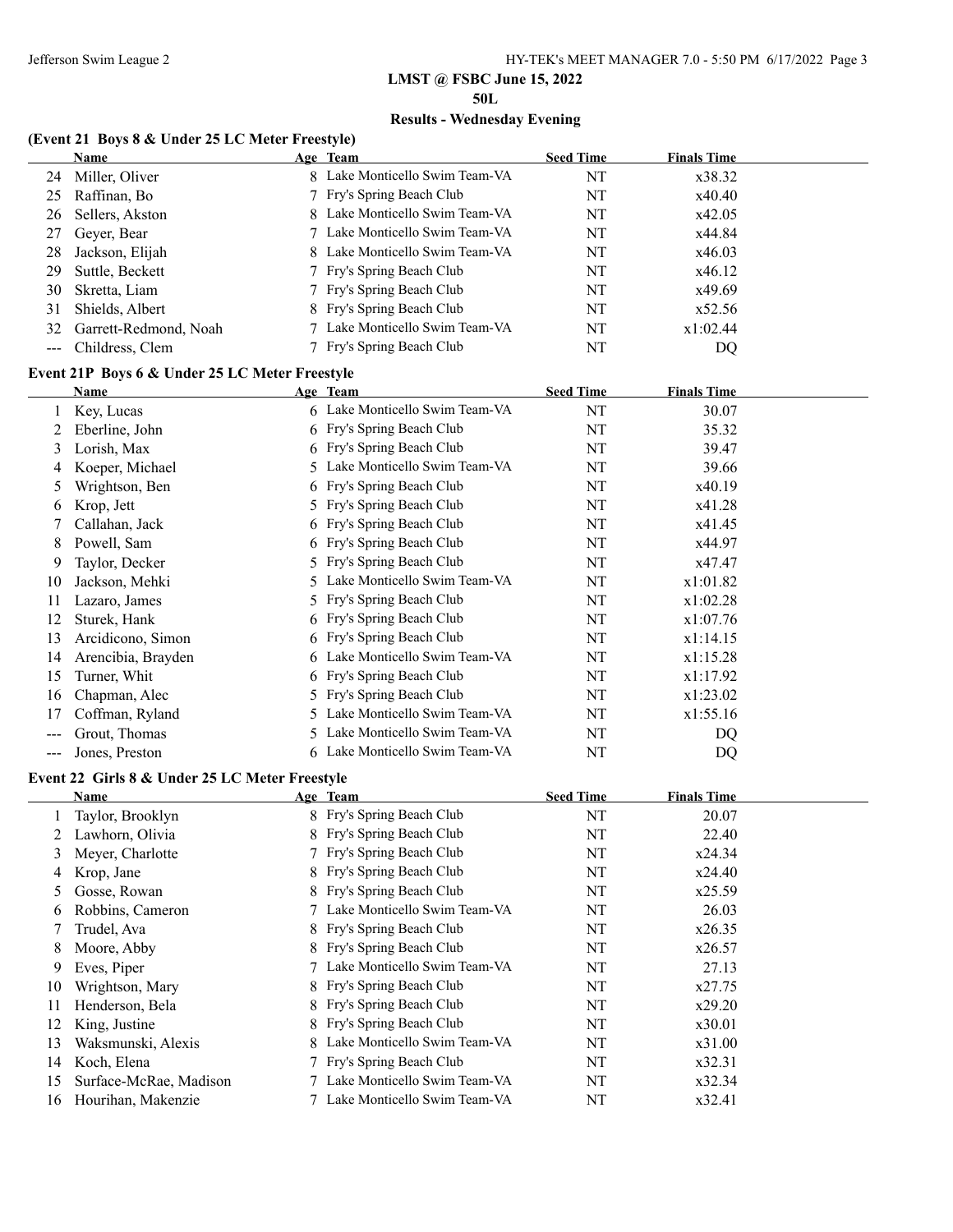**50L**

# **Results - Wednesday Evening**

### **(Event 22 Girls 8 & Under 25 LC Meter Freestyle)**

|    | Name               | Age Team                       | <b>Seed Time</b> | <b>Finals Time</b> |
|----|--------------------|--------------------------------|------------------|--------------------|
| 17 | Nguyen, Olivet     | 7 Fry's Spring Beach Club      | NT               | x33.13             |
| 18 | Abrahamson, Eloise | 8 Fry's Spring Beach Club      | NT               | x33.88             |
| 19 | LaRochelle, Erin   | 8 Lake Monticello Swim Team-VA | NT               | x34.31             |
| 20 | Strong, Emery      | 8 Fry's Spring Beach Club      | NT               | x34.67             |
| 21 | Matthews, Caroline | 8 Lake Monticello Swim Team-VA | NT               | x37.26             |
| 22 | Turner, Ivy        | 8 Fry's Spring Beach Club      | NT               | x39.07             |
| 23 | Robbins, Quinn     | Lake Monticello Swim Team-VA   | NT               | x39.81             |
| 24 | Waldron, Madi      | 7 Fry's Spring Beach Club      | NT               | x41.39             |
| 25 | Eyo, Brielle       | 7 Fry's Spring Beach Club      | NT               | x41.97             |
| 26 | Clore, Waves       | 8 Fry's Spring Beach Club      | NT               | x42.21             |
| 27 | Arcidicono, April  | 8 Fry's Spring Beach Club      | NT               | x42.78             |
| 28 | Lazaro, Milly      | 7 Fry's Spring Beach Club      | NT               | x45.25             |
| 29 | Brown, Charlotte   | 7 Lake Monticello Swim Team-VA | NT               | x51.52             |
| 30 | Gerringer, Greta   | 7 Fry's Spring Beach Club      | NT               | x55.53             |
| 31 | Christ, Megan      | 8 Lake Monticello Swim Team-VA | NT               | x56.08             |
| 32 | Dickerson, Caitlin | 8 Fry's Spring Beach Club      | NT               | x1:06.38           |
|    | Strickland, Stella | 7 Lake Monticello Swim Team-VA | NT               | X37.31             |
|    | Bromley, Marley    | 7 Lake Monticello Swim Team-VA | NT               | DQ                 |
|    |                    |                                |                  |                    |

### **Event 22P Girls 6 & Under 25 LC Meter Freestyle**

|                        | Name                |    | Age Team                       | <b>Seed Time</b> | <b>Finals Time</b> |  |
|------------------------|---------------------|----|--------------------------------|------------------|--------------------|--|
|                        | Taylor, Tatum       |    | 6 Fry's Spring Beach Club      | NT               | 24.18              |  |
|                        | Rinehart, Layla     |    | 6 Fry's Spring Beach Club      | NT               | 26.61              |  |
| 3                      | Powell, Ava         | 6  | Lake Monticello Swim Team-VA   | NT               | 28.07              |  |
| 4                      | Barresi, Gabriella  | 6. | Lake Monticello Swim Team-VA   | NT               | 33.33              |  |
| 5                      | Mangan, Lana        | 6  | Fry's Spring Beach Club        | NT               | x34.06             |  |
| 6                      | Beck, Aubry         |    | 6 Lake Monticello Swim Team-VA | NT               | x34.33             |  |
|                        | Benedict, Liza      |    | 6 Fry's Spring Beach Club      | NT               | x35.18             |  |
| 8                      | Prout, Parker       |    | 6 Fry's Spring Beach Club      | NT               | x35.55             |  |
| 9                      | Trudel, Mya         | 6  | Fry's Spring Beach Club        | NT               | x36.27             |  |
| 10                     | Childress, Cora     |    | 6 Fry's Spring Beach Club      | NT               | x38.95             |  |
| 11                     | Harrington, Henley  | 6. | Lake Monticello Swim Team-VA   | NT               | x45.47             |  |
| 12                     | Vito, Beatrice      | 5. | Fry's Spring Beach Club        | NT               | x45.64             |  |
| 13                     | Strickland, Grace   | 5. | Lake Monticello Swim Team-VA   | NT               | x54.69             |  |
| 14                     | Hall, Lorelei       | 5. | Lake Monticello Swim Team-VA   | NT               | x56.28             |  |
| 15                     | Burden, Kate        |    | 5 Fry's Spring Beach Club      | NT               | x1:02.01           |  |
| 16                     | Beck, Kinsley       | 5. | Lake Monticello Swim Team-VA   | NT               | x1:25.16           |  |
| $---$                  | Strickland, Sally   |    | 5 Lake Monticello Swim Team-VA | NT               | DQ                 |  |
| $---$                  | Bendere, Claire     | 6  | Lake Monticello Swim Team-VA   | NT               | DQ                 |  |
| $\qquad \qquad \cdots$ | Geffken, Katherine  | 6. | Lake Monticello Swim Team-VA   | NT               | DQ                 |  |
| ---                    | Amatt, Harper-Paige | 6. | Lake Monticello Swim Team-VA   | NT               | DQ                 |  |
| ---                    | Kalinosky, Sami     | 5. | Lake Monticello Swim Team-VA   | NT               | DQ                 |  |

### **Event 23 Boys 9-10 50 LC Meter Freestyle**

|   | Name             | Age Team                        | <b>Seed Time</b> | <b>Finals Time</b> |
|---|------------------|---------------------------------|------------------|--------------------|
|   | Rapp, Corban     | 10 Fry's Spring Beach Club      | NT               | 44.44              |
|   | 2 Nelson, Joshua | 10 Lake Monticello Swim Team-VA | NT               | 48.19              |
|   | 3 Powell, Thomas | 10 Fry's Spring Beach Club      | NT               | 50.38              |
| 4 | Wade, Bobby      | 10 Fry's Spring Beach Club      | NT               | x51.97             |
|   | 5 Royer, Theo    | 10 Fry's Spring Beach Club      | NT               | x53.50             |
|   | 6 Krop, Julien   | 10 Fry's Spring Beach Club      | NT               | x56.40             |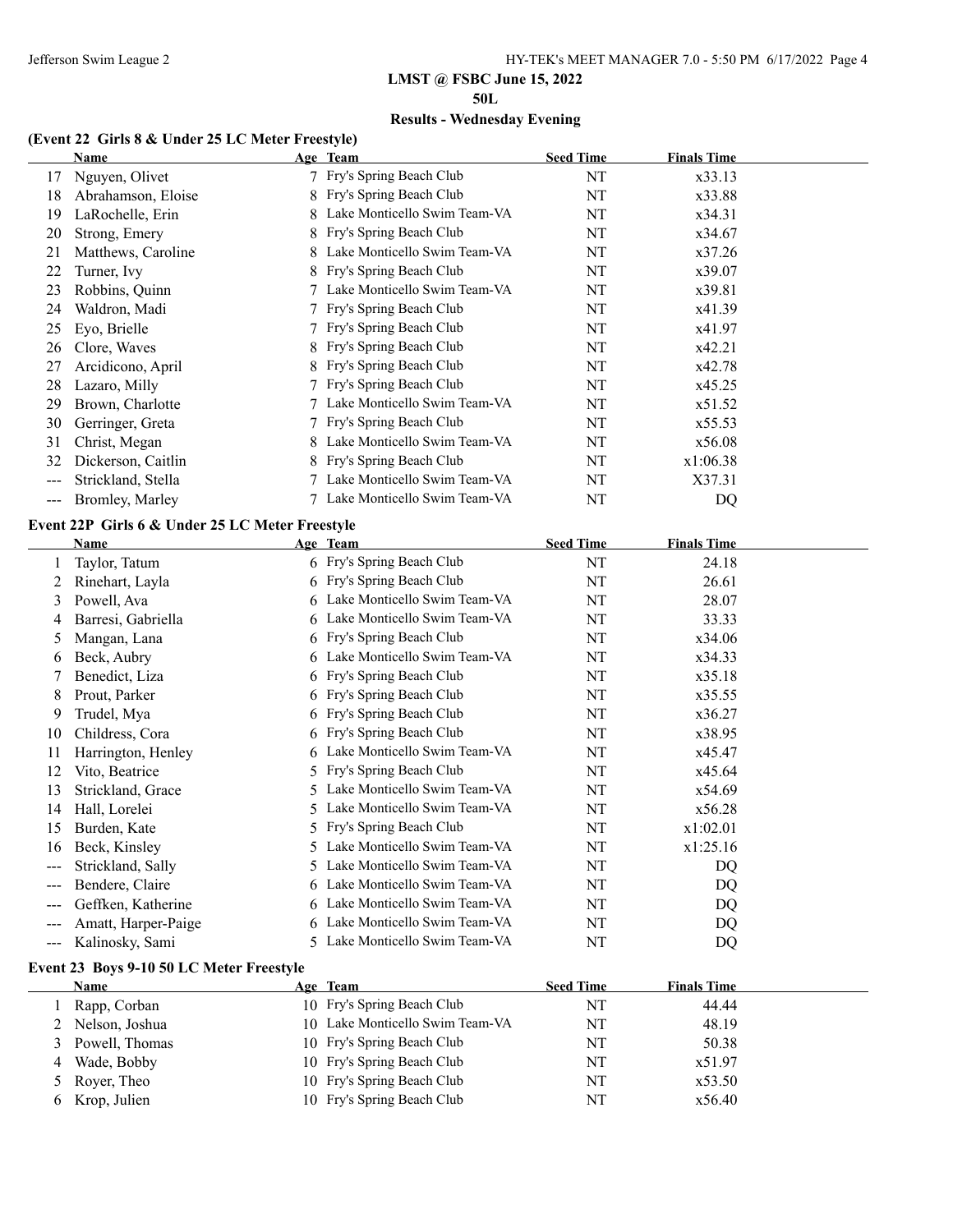**50L**

# **Results - Wednesday Evening**

### **(Event 23 Boys 9-10 50 LC Meter Freestyle)**

|    | Name                    | Age Team                        | <b>Seed Time</b> | <b>Finals Time</b> |  |
|----|-------------------------|---------------------------------|------------------|--------------------|--|
| 7  | Chorey, Noah            | 9 Fry's Spring Beach Club       | NT               | x57.09             |  |
| 8  | Hansen, Gus             | 10 Fry's Spring Beach Club      | NT               | x57.69             |  |
| 9  | Isakson, Thomas         | 10 Fry's Spring Beach Club      | NT               | x57.71             |  |
| 10 | Lavery, Malcolm         | 9 Fry's Spring Beach Club       | NT               | x1:00.66           |  |
| 11 | Ruiz-Gutierrez, Armando | 9 Fry's Spring Beach Club       | NT               | x1:01.39           |  |
| 12 | Jones, Levi             | 9 Lake Monticello Swim Team-VA  | NT               | 1:01.75            |  |
| 13 | Eberline, Will          | 9 Fry's Spring Beach Club       | NT               | x1:02.64           |  |
| 14 | Garber, Gil             | 9 Fry's Spring Beach Club       | NT               | x1:05.22           |  |
| 15 | Suttle, Archer          | 10 Fry's Spring Beach Club      | NT               | x1:05.89           |  |
| 16 | Eyo, Micah              | 9 Fry's Spring Beach Club       | NT               | x1:09.46           |  |
| 17 | Snyder, Maximus         | 10 Lake Monticello Swim Team-VA | NT               | x1:12.45           |  |
| 18 | Lorish, Ambrose         | 9 Fry's Spring Beach Club       | NT               | x1:17.95           |  |
| 19 | Sowers, Lawrence        | 9 Fry's Spring Beach Club       | NT               | x1:18.00           |  |
| 20 | Rethemeyer, Ryan        | 9 Lake Monticello Swim Team-VA  | NT               | x1:19.10           |  |
| 21 | Patchett, Cedric        | 10 Lake Monticello Swim Team-VA | NT               | x1:21.27           |  |
| 22 | Lam, Luke               | 10 Lake Monticello Swim Team-VA | NT               | x1:21.35           |  |
| 23 | Bromley, Braxton        | 9 Lake Monticello Swim Team-VA  | NT               | x1:30.50           |  |
| 24 | Santiago, James         | 9 Fry's Spring Beach Club       | NT               | x1:31.21           |  |
| 25 | Yellets, Marshall       | 9 Lake Monticello Swim Team-VA  | NT               | x1:32.43           |  |
| 26 | Ruiz-Guzman, Jojo       | 9 Fry's Spring Beach Club       | NT               | x1:34.19           |  |
| 27 | Geffken, Matty          | 9 Lake Monticello Swim Team-VA  | NT               | x1:36.83           |  |
| 28 | Mikesh, Bradley         | 9 Lake Monticello Swim Team-VA  | NT               | x1:42.90           |  |
| 29 | Lovdal, Elias           | 9 Lake Monticello Swim Team-VA  | NT               | x2:06.39           |  |

### **Event 24 Girls 9-10 50 LC Meter Freestyle**

|      | Name                |    | Age Team                        | <b>Seed Time</b> | <b>Finals Time</b> |
|------|---------------------|----|---------------------------------|------------------|--------------------|
|      | Wrightson, Alice    |    | 10 Fry's Spring Beach Club      | NT               | 41.97              |
| 2    | Taylor, McKenzie    | 10 | Fry's Spring Beach Club         | NT               | 42.16              |
| $*3$ | Sartori, Ellie      | 10 | Fry's Spring Beach Club         | NT               | x45.83             |
| $*3$ | Gewirtz, Elliott    | 10 | Fry's Spring Beach Club         | NT               | x45.83             |
| 5    | Rooney, Carter      |    | 10 Fry's Spring Beach Club      | NT               | x48.46             |
| 6    | McDermott, Linden   |    | 9 Fry's Spring Beach Club       | NT               | x50.53             |
| 7    | Miller, Ariella     |    | 10 Lake Monticello Swim Team-VA | NT               | 50.82              |
| 8    | Moore, Hannah       | 10 | Fry's Spring Beach Club         | NT               | x51.19             |
| *9   | Brown, Teagan       | 10 | Lake Monticello Swim Team-VA    | NT               | 51.78              |
| *9   | Vito, Amelia        | 10 | Fry's Spring Beach Club         | NT               | x51.78             |
| 11   | Luzar, Adele        | 10 | Fry's Spring Beach Club         | NT               | x54.78             |
| 12   | Kennard, Ella       | 10 | Fry's Spring Beach Club         | NT               | x56.47             |
| 13   | Bond, Sarah         | 10 | Lake Monticello Swim Team-VA    | NT               | x57.59             |
| 14   | Carlson, Finch      | 10 | Fry's Spring Beach Club         | NT               | x59.89             |
| 15   | Hourihan, Aubrianna | 10 | Lake Monticello Swim Team-VA    | NT               | x1:00.26           |
| 16   | Potter, Hazel       | 10 | Fry's Spring Beach Club         | NT               | x1:01.27           |
| 17   | Zumbrunn, Olivia    | 10 | Fry's Spring Beach Club         | NT               | x1:05.02           |
| 18   | Shareck, Kinsley    | 9  | Lake Monticello Swim Team-VA    | NT               | x1:05.40           |
| 19   | Shareck, Brynley    | 10 | Lake Monticello Swim Team-VA    | NT               | x1:06.13           |
| 20   | Lazaro, Annalivia   | 10 | Fry's Spring Beach Club         | NT               | x1:06.22           |
| 21   | Washington, Allyssa | 10 | Fry's Spring Beach Club         | NT               | x1:06.43           |
| 22   | Hopkins, Catherine  |    | 9 Fry's Spring Beach Club       | NT               | x1:07.51           |
| 23   | Brown, Lizzy        |    | 9 Lake Monticello Swim Team-VA  | NT               | x1:11.76           |
| 24   | Baza, Lily          | 10 | Fry's Spring Beach Club         | NT               | x1:13.21           |
| 25   | Beaver, Scarlett    |    | 9 Fry's Spring Beach Club       | NT               | x1:18.44           |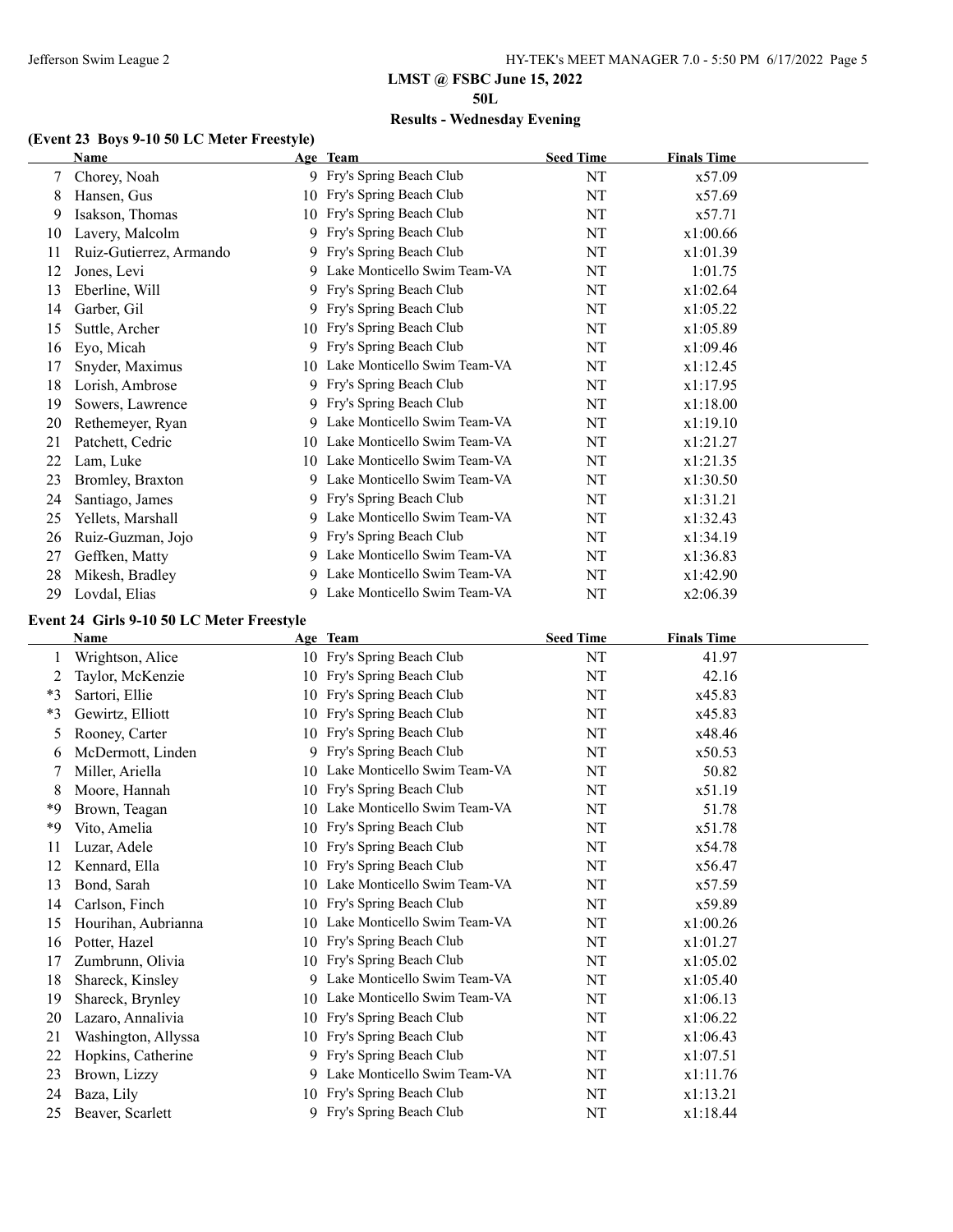**50L**

# **Results - Wednesday Evening**

### **(Event 24 Girls 9-10 50 LC Meter Freestyle)**

|    | Name                      | Age Team                        | <b>Seed Time</b> | <b>Finals Time</b> |  |
|----|---------------------------|---------------------------------|------------------|--------------------|--|
| 26 | Wingler, Schuyler         | 10 Lake Monticello Swim Team-VA | NT               | x1:19.38           |  |
| 27 | McComb, Keslie            | 9 Lake Monticello Swim Team-VA  | NT               | x1:19.56           |  |
| 28 | Dugan, Lily               | 9 Lake Monticello Swim Team-VA  | NT               | x1:21.59           |  |
|    | 29 Kingston, Lilyann      | 9 Lake Monticello Swim Team-VA  | NT               | x1:25.37           |  |
| 30 | Sellers, Ember            | 9 Lake Monticello Swim Team-VA  | NT               | x1:29.93           |  |
|    | 31 Garrett-Redmond, Lilly | 10 Lake Monticello Swim Team-VA | NT               | x1:44.01           |  |
|    | 32 Morgan, Olivia         | 9 Lake Monticello Swim Team-VA  | NT               | x1:54.00           |  |
|    | --- Carmack, Lainey       | 10 Lake Monticello Swim Team-VA | NT               | X1:23.22           |  |

### **Event 25 Boys 11-12 50 LC Meter Freestyle**

|    | Name                      |     | Age Team                     | <b>Seed Time</b> | <b>Finals Time</b> |  |
|----|---------------------------|-----|------------------------------|------------------|--------------------|--|
|    | Koch, Casper              |     | 12 Fry's Spring Beach Club   | NT               | 35.94              |  |
|    | Pate, Hart                |     | 12 Fry's Spring Beach Club   | NT               | 36.95              |  |
| 3  | Bryan, Cormac             |     | 12 Fry's Spring Beach Club   | NT               | x37.03             |  |
| 4  | Kovarik, Landon           | 12  | Lake Monticello Swim Team-VA | NT               | 38.44              |  |
| 5. | Dickerson, David          | 11. | Fry's Spring Beach Club      | NT               | x40.03             |  |
| 6  | Rapp, Benjamin            |     | 12 Fry's Spring Beach Club   | NT               | x42.46             |  |
|    | Blevins, Matthew          |     | Lake Monticello Swim Team-VA | NT               | 43.24              |  |
| 8  | Hansen, Finn              |     | 12 Fry's Spring Beach Club   | NT               | x47.04             |  |
| 9  | Myer, Kaiden              | 12. | Lake Monticello Swim Team-VA | NT               | x48.47             |  |
| 10 | Ikhlassi, Mujtaba         |     | 12 Fry's Spring Beach Club   | NT               | x52.91             |  |
| 11 | Shover, Brayden           | 12. | Lake Monticello Swim Team-VA | NT               | x53.46             |  |
| 12 | Gosse, Miles              |     | Fry's Spring Beach Club      | NT               | x53.47             |  |
| 13 | Nelson, Luke              | 12  | Lake Monticello Swim Team-VA | NT               | x54.44             |  |
| 14 | Rinehart, Hayden          | 11  | Fry's Spring Beach Club      | NT               | x1:00.19           |  |
| 15 | Beach, Seth               |     | Lake Monticello Swim Team-VA | NT               | x1:21.16           |  |
| 16 | Robbins, Ryan             | 12  | Lake Monticello Swim Team-VA | NT               | x1:30.37           |  |
| 17 | Garrett-Redmond, Chandler |     | Lake Monticello Swim Team-VA | NT               | x1:55.81           |  |

### **Event 26 Girls 11-12 50 LC Meter Freestyle**

|    | Name               |    | Age Team                     | <b>Seed Time</b> | <b>Finals Time</b> |
|----|--------------------|----|------------------------------|------------------|--------------------|
|    | Sturek, Lily       | 11 | Fry's Spring Beach Club      | NT               | 33.92              |
|    | Wilcox, Catherine  | 12 | Fry's Spring Beach Club      | NT               | 37.25              |
| 3  | Wilcox, Lizzy      | 12 | Fry's Spring Beach Club      | NT               | x38.40             |
| 4  | Kraft, Ann         | 12 | Lake Monticello Swim Team-VA | NT               | 39.27              |
| 5  | Barry, Eve         | 12 | Fry's Spring Beach Club      | NT               | x39.31             |
| 6  | Miller, Chyler     |    | Lake Monticello Swim Team-VA | NT               | 40.79              |
|    | Wilcox, Edie       | 11 | Fry's Spring Beach Club      | NT               | x40.94             |
| 8  | Sartori, Norah     | 12 | Fry's Spring Beach Club      | NT               | x41.68             |
| 9  | Chatowsky, Zephyr  | 11 | Fry's Spring Beach Club      | NT               | x43.18             |
| 10 | Lorish, Eloise     | 11 | Fry's Spring Beach Club      | NT               | x43.50             |
| 11 | Craig, Amity       |    | Fry's Spring Beach Club      | NT               | x43.65             |
| 12 | Hopkins, Ruth      | 12 | Fry's Spring Beach Club      | NT               | x43.83             |
| 13 | Blank, Isabel      |    | Fry's Spring Beach Club      | NT               | x44.08             |
| 14 | MacDonald, Edith   | 11 | Fry's Spring Beach Club      | NT               | x46.51             |
| 15 | Shareck, Emmerson  | 12 | Lake Monticello Swim Team-VA | NT               | x47.90             |
| 16 | Hockman, Lauren    | 11 | Lake Monticello Swim Team-VA | NT               | x48.08             |
| 17 | Garber, Lena       | 11 | Fry's Spring Beach Club      | NT               | x48.85             |
| 18 | Rightmyer, Ainsley | 12 | Fry's Spring Beach Club      | NT               | x49.08             |
| 19 | Kester, Sydney     | 12 | Lake Monticello Swim Team-VA | NT               | x50.62             |
| 20 | Dawson, Olivia     |    | Fry's Spring Beach Club      | NT               | x51.45             |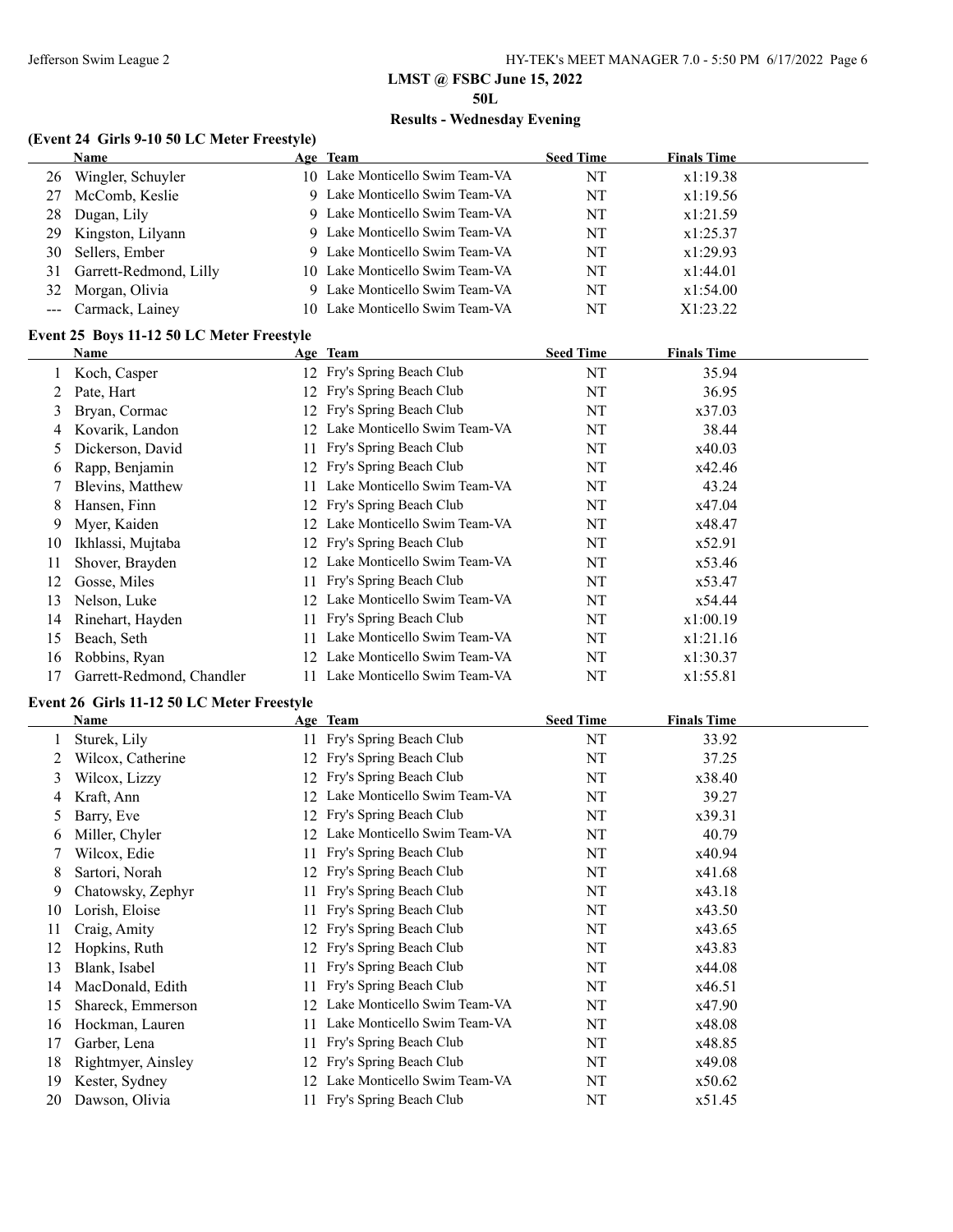**50L**

# **Results - Wednesday Evening**

### **(Event 26 Girls 11-12 50 LC Meter Freestyle)**

|    | Name              | Age Team                   | <b>Seed Time</b> | <b>Finals Time</b> |
|----|-------------------|----------------------------|------------------|--------------------|
|    | Lavery, Evelyn    | 11 Fry's Spring Beach Club | NT               | x51.63             |
|    | 22 Kahrl, Muriel  | 11 Fry's Spring Beach Club | NT               | x53.39             |
| 23 | Kahrl, Elodie     | 11 Fry's Spring Beach Club | NT               | x59.08             |
|    | 24 Guzman, Yareli | 12 Fry's Spring Beach Club | NT               | x1:06.00           |

# **Event 27 Boys 13-14 50 LC Meter Freestyle**

|    | <b>Name</b>      |     | Age Team                        | <b>Seed Time</b> | <b>Finals Time</b> |  |
|----|------------------|-----|---------------------------------|------------------|--------------------|--|
|    | Pate, Snyder     |     | 14 Fry's Spring Beach Club      | NT               | 29.87              |  |
|    | Cook, Cyrus      |     | 14 Fry's Spring Beach Club      | NT               | 31.11              |  |
| 3  | Mikesh, Andrew   |     | 14 Lake Monticello Swim Team-VA | NT               | 33.87              |  |
| 4  | Fairbanks, Aaron |     | 13 Lake Monticello Swim Team-VA | NT               | 34.09              |  |
|    | 5 Rea, Matthew   |     | 14 Lake Monticello Swim Team-VA | NT               | x36.50             |  |
| 6  | Gupta, Ayaan     |     | 13 Fry's Spring Beach Club      | NT               | x36.75             |  |
|    | Kestner, Jones   |     | 13 Fry's Spring Beach Club      | NT               | x38.09             |  |
| 8  | Isakson, Joe     |     | 13 Fry's Spring Beach Club      | NT               | x39.27             |  |
| 9  | Wade, Mick       |     | 13 Fry's Spring Beach Club      | NT               | x41.00             |  |
| 10 | Rightmyer, Wythe |     | 13 Fry's Spring Beach Club      | NT               | x43.76             |  |
| 11 | Fulk, Peter      | 13. | Lake Monticello Swim Team-VA    | NT               | x46.12             |  |
| 12 | Raffinan, Seth   |     | 13 Fry's Spring Beach Club      | NT               | x47.27             |  |
| 13 | Bowman, Noah     |     | 13 Lake Monticello Swim Team-VA | NT               | x54.75             |  |

### **Event 28 Girls 13-14 50 LC Meter Freestyle**

|    | <b>Name</b>             | Age Team                        | <b>Seed Time</b> | <b>Finals Time</b> |  |
|----|-------------------------|---------------------------------|------------------|--------------------|--|
|    | 1 Loura, Ellie          | 13 Fry's Spring Beach Club      | NT               | 31.96              |  |
|    | Laugelli, Ada           | 14 Fry's Spring Beach Club      | NT               | 34.02              |  |
| 3  | Rochester, Marley       | 14 Lake Monticello Swim Team-VA | NT               | 35.26              |  |
| 4  | Whitaker, Grace         | 14 Fry's Spring Beach Club      | NT               | x36.04             |  |
| 5  | Harlow, Audrey          | 14 Lake Monticello Swim Team-VA | NT               | 37.00              |  |
| 6  | Olin, Ruby              | 13 Fry's Spring Beach Club      | NT               | x41.09             |  |
|    | Fitts, Evie             | 13 Fry's Spring Beach Club      | NT               | x41.87             |  |
| 8  | Sample, Emma            | 14 Lake Monticello Swim Team-VA | NT               | x44.88             |  |
| 9  | Bowman, Lilian          | 12 Lake Monticello Swim Team-VA | NT               | x48.20             |  |
| 10 | Nelson, Hensley         | 13 Fry's Spring Beach Club      | NT               | x50.25             |  |
| 11 | Kimble, Addison         | 13 Lake Monticello Swim Team-VA | NT               | x58.47             |  |
| 12 | Shareck, Elyse          | 14 Lake Monticello Swim Team-VA | NT               | x59.11             |  |
| 13 | Ruiz-Gutierrez, Valeria | 13 Fry's Spring Beach Club      | NT               | x1:01.56           |  |
| 14 | Ruiz-Gutierrez, Vanessa | 13 Fry's Spring Beach Club      | NT               | x1:07.77           |  |

### **Event 29 Boys 15-18 50 LC Meter Freestyle**

|                                            | <b>Name</b>       |  | Age Team                        | <b>Seed Time</b> | <b>Finals Time</b> |  |
|--------------------------------------------|-------------------|--|---------------------------------|------------------|--------------------|--|
|                                            | Keenan, Will      |  | 17 Fry's Spring Beach Club      | NT               | 27.35              |  |
| 2                                          | Halbert, Dylan    |  | 15 Fry's Spring Beach Club      | NT               | 28.25              |  |
|                                            | Ragsdale, Quinn   |  | 16 Fry's Spring Beach Club      | NT               | x28.41             |  |
| 4                                          | Roy, Cooper       |  | 17 Fry's Spring Beach Club      | NT               | x28.51             |  |
|                                            | Hamil, Logan      |  | 16 Fry's Spring Beach Club      | NT               | x29.35             |  |
| 6                                          | Wildermann, Jacob |  | 18 Fry's Spring Beach Club      | NT               | x32.63             |  |
|                                            | Bleakley, Joshua  |  | 15 Fry's Spring Beach Club      | NT               | x33.25             |  |
| 8                                          | Walding, Jayden   |  | 15 Lake Monticello Swim Team-VA | NT               | 43.34              |  |
| Event 30 Girls 15-18 50 LC Meter Freestyle |                   |  |                                 |                  |                    |  |
|                                            | Name              |  | Age Team                        | <b>Seed Time</b> | <b>Finals Time</b> |  |
|                                            | Cave, BG          |  | 17 Fry's Spring Beach Club      | NT               | 30.53              |  |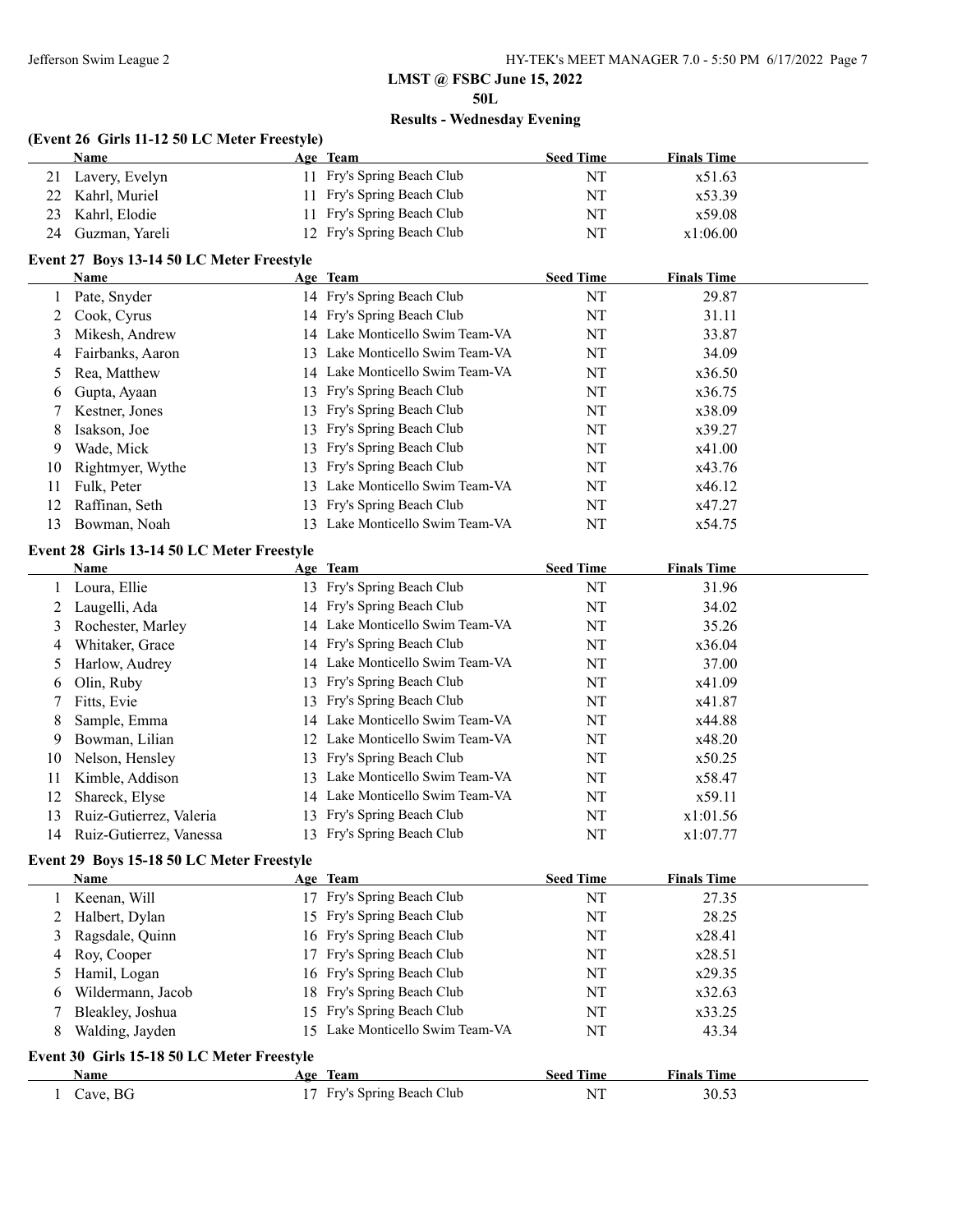$\overline{\phantom{a}}$ 

# **LMST @ FSBC June 15, 2022**

**50L**

# **Results - Wednesday Evening**

### **(Event 30 Girls 15-18 50 LC Meter Freestyle)**

|    | <b>Name</b>         | Age Team                        | <b>Seed Time</b> | <b>Finals Time</b> |  |
|----|---------------------|---------------------------------|------------------|--------------------|--|
|    | 2 Kestner, Lee      | 15 Fry's Spring Beach Club      | NT               | 30.93              |  |
|    | Vaidhyanathan, Jaya | 16 Fry's Spring Beach Club      | NT               | x33.13             |  |
|    | 4 Ragsdale, Audrey  | 18 Fry's Spring Beach Club      | NT               | x33.22             |  |
|    | 5 Rea, Brenna       | 16 Lake Monticello Swim Team-VA | NT               | 34.31              |  |
| 6. | Wildermann, Claire  | 18 Fry's Spring Beach Club      | NT               | x35.96             |  |
|    | Wade, Olivia        | 15 Fry's Spring Beach Club      | NT               | x37.09             |  |
|    | Bullard, Kiara      | 15 Fry's Spring Beach Club      | NT               | x37.58             |  |

### **Event 31 Boys 8 & Under 25 LC Meter Breaststroke**

| <b>Name</b>          | Age Team                       | <b>Seed Time</b> | <b>Finals Time</b> |  |
|----------------------|--------------------------------|------------------|--------------------|--|
| Barnett, Norbu       | 7 Lake Monticello Swim Team-VA | NT               | 27.70              |  |
| 2 Wilcox, Nick       | 8 Fry's Spring Beach Club      | NT               | 29.32              |  |
| 3 Hoover, Walt       | 8 Fry's Spring Beach Club      | NT               | 32.47              |  |
| 4 Dillon, Ronan      | 8 Fry's Spring Beach Club      | NT               | x35.78             |  |
| 5 Kalinosky, Brandon | 8 Lake Monticello Swim Team-VA | NT               | 36.07              |  |
| 6 Meier, Jude        | 8 Fry's Spring Beach Club      | NT               | x36.38             |  |
| --- Sellers, Akston  | 8 Lake Monticello Swim Team-VA | NT               | DO                 |  |

### **Event 32 Girls 8 & Under 25 LC Meter Breaststroke**

|   | <b>Name</b>            | Age Team                       | <b>Seed Time</b> | <b>Finals Time</b> |  |
|---|------------------------|--------------------------------|------------------|--------------------|--|
|   | Bryan, Maggie          | 8 Fry's Spring Beach Club      | NT               | 26.69              |  |
|   | 2 Taylor, Brooklyn     | 8 Fry's Spring Beach Club      | NT               | 27.03              |  |
| 3 | Gosse, Rowan           | 8 Fry's Spring Beach Club      | NT               | x31.03             |  |
|   | 4 Clore, Waves         | 8 Fry's Spring Beach Club      | NT               | x33.08             |  |
|   | --- Strickland, Stella | 7 Lake Monticello Swim Team-VA | NT               | DQ                 |  |
|   | --- Koch, Elena        | 7 Fry's Spring Beach Club      | NT               | DO                 |  |

# **Event 33 Boys 9-10 50 LC Meter Breaststroke**

|   | <b>Name</b>             |    | Age Team                        | <b>Seed Time</b> | <b>Finals Time</b> |  |
|---|-------------------------|----|---------------------------------|------------------|--------------------|--|
|   | 1 Bryan, Cadel          |    | 10 Fry's Spring Beach Club      | NT               | 52.37              |  |
| 2 | Rapp, Corban            |    | 10 Fry's Spring Beach Club      | NT               | 1:01.08            |  |
| 3 | Achmad-Guzman, Mateo    | 10 | Lake Monticello Swim Team-VA    | NT               | 1:01.29            |  |
| 4 | Sumner, Brick           |    | 10 Lake Monticello Swim Team-VA | NT               | 1:01.89            |  |
|   | Loura, Dylan            |    | 10 Fry's Spring Beach Club      | NT               | x1:01.93           |  |
| 6 | Barcia, Xyzavionn       |    | 9 Fry's Spring Beach Club       | NT               | x1:06.47           |  |
|   | Wade, Bobby             |    | 10 Fry's Spring Beach Club      | NT               | x1:15.13           |  |
| 8 | Ruiz-Gutierrez, Armando |    | 9 Fry's Spring Beach Club       | NT               | x1:34.63           |  |
| 9 | Kashindi, Bertin        |    | 10 Fry's Spring Beach Club      | NT               | x1:35.32           |  |
|   | Weimer, Joshua          |    | 9 Lake Monticello Swim Team-VA  | NT               | DQ                 |  |
|   | Key, Brady              |    | 9 Lake Monticello Swim Team-VA  | NT               | DQ                 |  |
|   | Isakson, Thomas         |    | 10 Fry's Spring Beach Club      | NT               | DQ                 |  |
|   | Comer, Mickey           |    | 10 Lake Monticello Swim Team-VA | NT               | DQ                 |  |
|   | Strickland, Paxton      |    | 9 Lake Monticello Swim Team-VA  | NT               | DQ                 |  |

### **Event 34 Girls 9-10 50 LC Meter Breaststroke**

|    | Name                 | Age Team                        | <b>Seed Time</b> | <b>Finals Time</b> |  |
|----|----------------------|---------------------------------|------------------|--------------------|--|
|    | Gehling, Elliot      | 10 Lake Monticello Swim Team-VA | NT               | 56.72              |  |
|    | 2 Gewirtz, Elliott   | 10 Fry's Spring Beach Club      | NT               | 59.22              |  |
|    | 3 Campbell, Annelise | 9 Lake Monticello Swim Team-VA  | NT               | 1:03.96            |  |
|    | 4 Taylor, McKenzie   | 10 Fry's Spring Beach Club      | NT               | 1:05.39            |  |
|    | 5 Comer, Georgia     | 10 Lake Monticello Swim Team-VA | NT               | x1:07.63           |  |
| b. | Sartori, Ellie       | 10 Fry's Spring Beach Club      | NT               | x1:07.81           |  |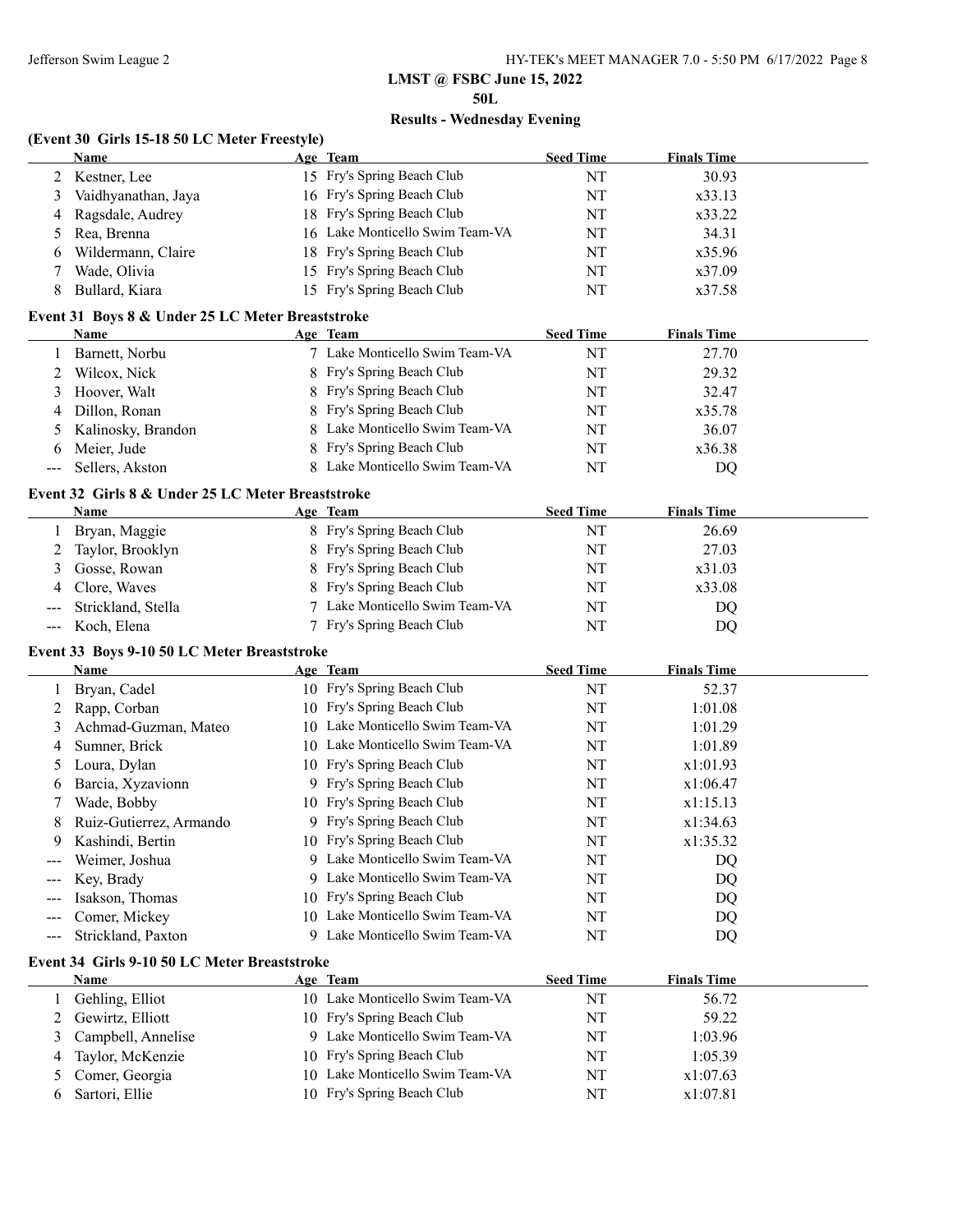**50L**

### **Results - Wednesday Evening**

# **(Event 34 Girls 9-10 50 LC Meter Breaststroke)**

|                   | Name                                                        |    | Age Team                        | <b>Seed Time</b> | <b>Finals Time</b> |  |
|-------------------|-------------------------------------------------------------|----|---------------------------------|------------------|--------------------|--|
|                   | Barresi, Vienna                                             |    | 10 Lake Monticello Swim Team-VA | NT               | x1:12.00           |  |
| 8                 | Gretz, Madelaine                                            |    | 10 Lake Monticello Swim Team-VA | NT               | x1:12.01           |  |
| 9                 | Benedict, Lucy                                              |    | 9 Fry's Spring Beach Club       | NT               | x1:14.37           |  |
| 10                | Kennard, Ella                                               |    | 10 Fry's Spring Beach Club      | NT               | x1:15.03           |  |
| 11                | Comer, Jollynne                                             |    | 10 Lake Monticello Swim Team-VA | NT               | x1:15.72           |  |
| 12                | Hopkins, Catherine                                          |    | 9 Fry's Spring Beach Club       | NT               | x1:21.65           |  |
| $---$             | Bond, Sarah                                                 |    | 10 Lake Monticello Swim Team-VA | NT               | DQ                 |  |
| ---               | Moore, Hannah                                               |    | 10 Fry's Spring Beach Club      | NT               | DQ                 |  |
| ---               | Potter, Hazel                                               |    | 10 Fry's Spring Beach Club      | NT               | DQ                 |  |
| ---               | Morgan, Olivia                                              |    | 9 Lake Monticello Swim Team-VA  | NT               | DQ                 |  |
|                   | Event 35 Boys 11-12 50 LC Meter Breaststroke                |    |                                 |                  |                    |  |
|                   | Name                                                        |    | Age Team                        | <b>Seed Time</b> | <b>Finals Time</b> |  |
| 1                 | Charlton, Ben                                               |    | 11 Fry's Spring Beach Club      | NT               | 43.56              |  |
| 2                 | Mangan, Rey                                                 |    | 11 Fry's Spring Beach Club      | NT               | 49.84              |  |
| 3                 | Gretz, Turner                                               |    | 12 Lake Monticello Swim Team-VA | NT               | 54.00              |  |
| 4                 | Bryan, Cormac                                               |    | 12 Fry's Spring Beach Club      | NT               | x54.17             |  |
| 5                 | Blevins, Matthew                                            |    | 11 Lake Monticello Swim Team-VA | NT               | 1:04.94            |  |
| 6                 | Kalinosky, Nicholas                                         |    | 11 Lake Monticello Swim Team-VA | NT               | x1:25.40           |  |
|                   | Event 36 Girls 11-12 50 LC Meter Breaststroke               |    |                                 |                  |                    |  |
|                   | Name                                                        |    | Age Team                        | <b>Seed Time</b> | <b>Finals Time</b> |  |
|                   | Barcia, Caroline                                            |    | 11 Fry's Spring Beach Club      | NT               | 42.63              |  |
| 2                 | Wilcox, Lizzy                                               |    | 12 Fry's Spring Beach Club      | NT               | 48.77              |  |
| 3                 | Robinson, Lila Kate                                         |    | 12 Lake Monticello Swim Team-VA | NT               | 50.39              |  |
| 4                 | Hopkins, Ruth                                               |    | 12 Fry's Spring Beach Club      | NT               | x55.20             |  |
| 5                 | Craig, Amity                                                |    | 12 Fry's Spring Beach Club      | NT               | x57.30             |  |
| 6                 | Lorish, Eloise                                              |    | 11 Fry's Spring Beach Club      | NT               | x57.47             |  |
| 7                 | Hockman, Lauren                                             |    | 11 Lake Monticello Swim Team-VA | NT               | 59.33              |  |
| 8                 | Kraft, Ann                                                  |    | 12 Lake Monticello Swim Team-VA | NT               | x59.96             |  |
| 9                 | Barry, Eve                                                  |    | 12 Fry's Spring Beach Club      | NT               | x1:03.19           |  |
| 10                | MacDonald, Edith                                            |    | 11 Fry's Spring Beach Club      | NT               | x1:05.28           |  |
|                   | Kester, Sydney                                              |    | 12 Lake Monticello Swim Team-VA | NT               | DQ                 |  |
| ---               | Rightmyer, Ainsley                                          |    | 12 Fry's Spring Beach Club      | NT               | DQ                 |  |
| $\qquad \qquad -$ | Lavery, Evelyn                                              |    | 11 Fry's Spring Beach Club      | NT               | DQ                 |  |
|                   |                                                             |    |                                 |                  |                    |  |
|                   | Event 37 Boys 13-14 50 LC Meter Breaststroke<br><b>Name</b> |    | Age Team                        | <b>Seed Time</b> | <b>Finals Time</b> |  |
| 1                 | Patchett, Ivan                                              |    | 14 Lake Monticello Swim Team-VA | NT               | 43.59              |  |
| 2                 | Cook, Cyrus                                                 |    | 14 Fry's Spring Beach Club      | NT               | 43.77              |  |
| 3                 | Bryan, Gus                                                  |    | 14 Fry's Spring Beach Club      | NT               | 44.88              |  |
|                   |                                                             |    | Fry's Spring Beach Club         |                  |                    |  |
| 4                 | Gupta, Ayaan                                                | 13 |                                 | NT               | x48.64             |  |
| 5                 | Raffinan, Seth                                              | 13 | Fry's Spring Beach Club         | NT               | x54.20             |  |
| 6                 | Kestner, Jones                                              | 13 | Fry's Spring Beach Club         | NT               | x55.15             |  |
| 7                 | Wade, Mick                                                  | 13 | Fry's Spring Beach Club         | NT               | x55.44             |  |
| 8                 | Fairbanks, Aaron                                            |    | 13 Lake Monticello Swim Team-VA | NT               | 56.25              |  |
| ---               | Rightmyer, Wythe                                            |    | 13 Fry's Spring Beach Club      | NT               | DQ                 |  |
|                   | Event 38 Girls 13-14 50 LC Meter Breaststroke               |    |                                 |                  |                    |  |
|                   | Name                                                        |    | Age Team                        | <b>Seed Time</b> | <b>Finals Time</b> |  |
| 1                 | Laugelli, Ada                                               |    | 14 Fry's Spring Beach Club      | NT               | 45.82              |  |
| 2                 | Pace, Sophie                                                |    | 14 Lake Monticello Swim Team-VA | NT               | 46.54              |  |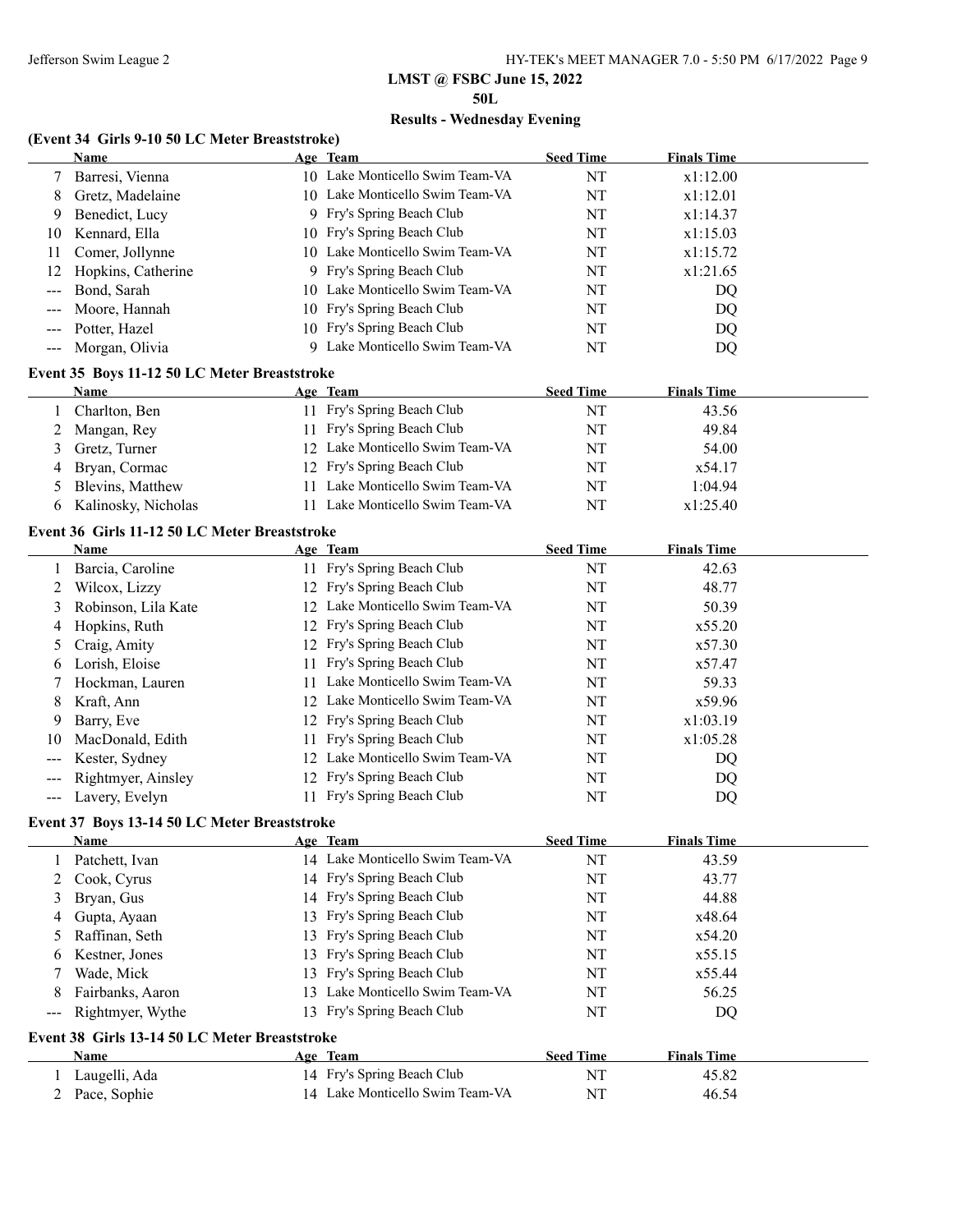**50L**

# **Results - Wednesday Evening**

# **(Event 38 Girls 13-14 50 LC Meter Breaststroke)**

|                   | <b>Name</b>                                     |    | Age Team                        | <b>Seed Time</b> | <b>Finals Time</b> |  |
|-------------------|-------------------------------------------------|----|---------------------------------|------------------|--------------------|--|
| 3                 | Harlow, Audrey                                  |    | 14 Lake Monticello Swim Team-VA | NT               | 48.31              |  |
| 4                 | Whitaker, Grace                                 |    | 14 Fry's Spring Beach Club      | NT               | 52.97              |  |
| 5                 | Grout, Madelyn                                  |    | 13 Lake Monticello Swim Team-VA | NT               | x54.72             |  |
| 6                 | Peterson, Savannah                              |    | 14 Lake Monticello Swim Team-VA | NT               | x1:01.13           |  |
| 7                 | Sample, Emma                                    |    | 14 Lake Monticello Swim Team-VA | NT               | x1:06.71           |  |
| 8                 | Kimble, Addison                                 |    | 13 Lake Monticello Swim Team-VA | NT               | x1:16.58           |  |
| $\qquad \qquad -$ | Nelson, Hensley                                 |    | 13 Fry's Spring Beach Club      | NT               | <b>DQ</b>          |  |
|                   | Event 39 Boys 15-18 50 LC Meter Breaststroke    |    |                                 |                  |                    |  |
|                   | Name                                            |    | Age Team                        | <b>Seed Time</b> | <b>Finals Time</b> |  |
| 1                 | Roy, Cooper                                     |    | 17 Fry's Spring Beach Club      | NT               | 35.06              |  |
| 2                 | Hamil, Logan                                    |    | 16 Fry's Spring Beach Club      | NT               | 38.06              |  |
| 3                 | Bleakley, Joshua                                |    | 15 Fry's Spring Beach Club      | NT               | x39.53             |  |
| 4                 | Hockman, Nicholas                               |    | 15 Lake Monticello Swim Team-VA | NT               | 46.57              |  |
| 5                 | Walding, Jayden                                 |    | 15 Lake Monticello Swim Team-VA | NT               | 50.45              |  |
|                   |                                                 |    |                                 |                  |                    |  |
|                   | Event 40 Girls 15-18 50 LC Meter Breaststroke   |    |                                 |                  |                    |  |
|                   | Name                                            |    | Age Team                        | <b>Seed Time</b> | <b>Finals Time</b> |  |
| 1                 | Laugelli, Josie                                 |    | 17 Fry's Spring Beach Club      | NT               | 47.39              |  |
| 2                 | Vaidhyanathan, Jaya                             |    | 16 Fry's Spring Beach Club      | NT               | 48.69              |  |
| 3                 | Wade, Olivia                                    |    | 15 Fry's Spring Beach Club      | NT               | x52.26             |  |
| 4                 | Robinson, Sarah Beth                            |    | 15 Lake Monticello Swim Team-VA | NT               | 57.76              |  |
| 5                 | Givens, Diana                                   |    | 17 Lake Monticello Swim Team-VA | NT               | 1:15.82            |  |
|                   | Event 41 Boys 8 & Under 25 LC Meter Backstroke  |    |                                 |                  |                    |  |
|                   | Name                                            |    | Age Team                        | <b>Seed Time</b> | <b>Finals Time</b> |  |
| 1                 | Johnston, Wes                                   |    | 8 Fry's Spring Beach Club       | NT               | 25.92              |  |
| 2                 | Sturek, Olsen                                   | 8  | Fry's Spring Beach Club         | NT               | 29.40              |  |
| 3                 | Kashindi, Benjamin                              | 8  | Fry's Spring Beach Club         | NT               | x29.94             |  |
| 4                 | Kalinosky, Brandon                              | 8. | Lake Monticello Swim Team-VA    | NT               | 33.55              |  |
| 5                 | Wilcox, Nick                                    | 8  | Fry's Spring Beach Club         | NT               | x34.00             |  |
| 6                 | Rooney, Blaine                                  |    | 7 Fry's Spring Beach Club       | NT               | x37.09             |  |
| 7                 | Wheeler, Willie                                 | 8  | Fry's Spring Beach Club         | NT               | x37.13             |  |
| 8                 | Meier, Jude                                     | 8  | Fry's Spring Beach Club         | NT               | x39.32             |  |
| 9                 | Royer, Walt                                     |    | 7 Fry's Spring Beach Club       | NT               | x40.20             |  |
| 10                | Sellers, Akston                                 |    | Lake Monticello Swim Team-VA    | NT               | 42.02              |  |
| 11                | Hall, Cayden                                    |    | Lake Monticello Swim Team-VA    | NT               | x42.06             |  |
| 12                | LaCamera, Brayden                               |    | Lake Monticello Swim Team-VA    | NT               | x44.56             |  |
| 13                | Miller, Oliver                                  |    | Lake Monticello Swim Team-VA    | NT               | x52.81             |  |
| $\qquad \qquad -$ | Geyer, Bear                                     | 7  | Lake Monticello Swim Team-VA    | NT               | DQ                 |  |
|                   | Event 42 Girls 8 & Under 25 LC Meter Backstroke |    |                                 |                  |                    |  |
|                   | <b>Name</b>                                     |    | Age Team                        | <b>Seed Time</b> | <b>Finals Time</b> |  |
| 1                 | Trudel, Ava                                     |    | 8 Fry's Spring Beach Club       | NT               | 28.45              |  |
| 2                 | Moore, Abby                                     |    | Fry's Spring Beach Club         | NT               | 29.20              |  |
| 3                 | Eves, Piper                                     |    | 7 Lake Monticello Swim Team-VA  | NT               | 31.13              |  |
| 4                 | Lawhorn, Olivia                                 |    | Fry's Spring Beach Club         | NT               | x32.00             |  |
| 5                 | Wrightson, Mary                                 | 8  | Fry's Spring Beach Club         | NT               | x34.16             |  |
| 6                 | Dickerson, Caitlin                              | 8  | Fry's Spring Beach Club         | NT               | x34.69             |  |
| 7                 | Henderson, Bela                                 | 8  | Fry's Spring Beach Club         | NT               | x34.75             |  |
| 8                 | Kovarik, Riley                                  |    | Lake Monticello Swim Team-VA    | NT               | 37.08              |  |
| 9                 | Waksmunski, Alexis                              |    | Lake Monticello Swim Team-VA    | NT               | x37.60             |  |
|                   |                                                 |    |                                 |                  |                    |  |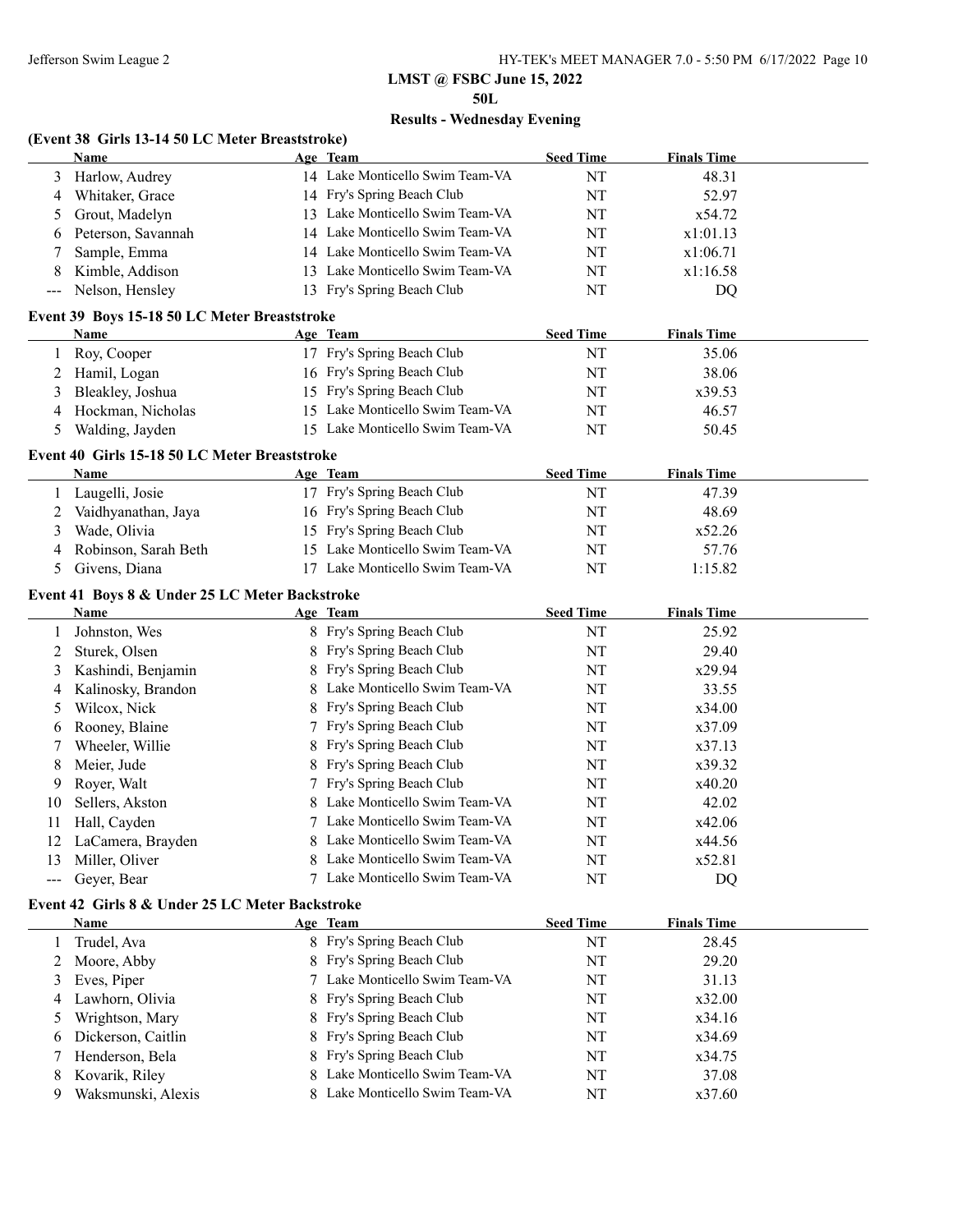$\overline{a}$ 

**LMST @ FSBC June 15, 2022**

**50L**

# **Results - Wednesday Evening**

### **(Event 42 Girls 8 & Under 25 LC Meter Backstroke)**

|                                          | Name               | Age Team                       | <b>Seed Time</b> | <b>Finals Time</b> |  |
|------------------------------------------|--------------------|--------------------------------|------------------|--------------------|--|
| 10-                                      | Waldron, Madi      | 7 Fry's Spring Beach Club      | NT               | x37.72             |  |
| 11                                       | Lazaro, Milly      | 7 Fry's Spring Beach Club      | NT               | x40.51             |  |
| 12                                       | Grout, Emily       | 7 Lake Monticello Swim Team-VA | NT               | x41.76             |  |
| 13                                       | Arcidicono, April  | 8 Fry's Spring Beach Club      | NT               | x42.14             |  |
|                                          | 14 Christ, Megan   | 8 Lake Monticello Swim Team-VA | NT               | x1:21.54           |  |
| 15                                       | Bromley, Marley    | 7 Lake Monticello Swim Team-VA | NT               | x1:22.42           |  |
|                                          | Strickland, Stella | 7 Lake Monticello Swim Team-VA | NT               | X28.87             |  |
| $\qquad \qquad - -$                      | Vito, Penelope     | 8 Fry's Spring Beach Club      | NT               | X30.01             |  |
| $\hspace{0.05cm} \ldots \hspace{0.05cm}$ | Strong, Emery      | 8 Fry's Spring Beach Club      | NT               | X42.31             |  |
|                                          | Hourihan, Makenzie | 7 Lake Monticello Swim Team-VA | NT               | X54.39             |  |
|                                          | Brown, Charlotte   | 7 Lake Monticello Swim Team-VA | NT               | X56.82             |  |
|                                          | Matthews, Caroline | 8 Lake Monticello Swim Team-VA | NT               | DO                 |  |

### **Event 43 Boys 9-10 50 LC Meter Backstroke**

|     | <b>Name</b>            |     | Age Team                       | <b>Seed Time</b> | <b>Finals Time</b> |  |
|-----|------------------------|-----|--------------------------------|------------------|--------------------|--|
|     | Solari Spradlin, Taogh |     | 10 Fry's Spring Beach Club     | NT               | 51.98              |  |
|     | Nelson, Joshua         | 10. | Lake Monticello Swim Team-VA   | NT               | 57.08              |  |
| 3   | Powell, Thomas         |     | 10 Fry's Spring Beach Club     | NT               | 1:01.38            |  |
| 4   | Lavery, Malcolm        |     | 9 Fry's Spring Beach Club      | NT               | x1:01.49           |  |
| 5   | Strickland, Levi       | 9   | Lake Monticello Swim Team-VA   | NT               | 1:02.59            |  |
| 6   | Krop, Julien           |     | 10 Fry's Spring Beach Club     | NT               | x1:02.90           |  |
|     | Wade, Bobby            |     | 10 Fry's Spring Beach Club     | NT               | x1:03.80           |  |
| 8   | Key, Brady             | 9   | Lake Monticello Swim Team-VA   | NT               | x1:07.84           |  |
| 9   | Eberline, Will         |     | 9 Fry's Spring Beach Club      | NT               | x1:12.90           |  |
| 10  | Sowers, Lawrence       |     | 9 Fry's Spring Beach Club      | NT               | x1:15.21           |  |
| 11  | Hansen, Gus            |     | 10 Fry's Spring Beach Club     | NT               | x1:17.13           |  |
| 12  | Eyo, Micah             |     | 9 Fry's Spring Beach Club      | NT               | x1:19.78           |  |
| 13  | Ruiz-Guzman, Jojo      |     | 9 Fry's Spring Beach Club      | NT               | x1:22.50           |  |
| 14  | Weimer, Joshua         |     | 9 Lake Monticello Swim Team-VA | NT               | x1:27.55           |  |
| 15  | Santiago, James        |     | 9 Fry's Spring Beach Club      | NT               | x1:34.32           |  |
| 16  | Geffken, Matty         |     | 9 Lake Monticello Swim Team-VA | NT               | x1:36.00           |  |
| 17  | Patchett, Cedric       | 10  | Lake Monticello Swim Team-VA   | NT               | x1:37.53           |  |
| 18  | Snyder, Maximus        | 10  | Lake Monticello Swim Team-VA   | NT               | x1:38.90           |  |
| 19  | Yellets, Marshall      | 9   | Lake Monticello Swim Team-VA   | NT               | x1:50.45           |  |
| 20  | Mikesh, Bradley        |     | 9 Lake Monticello Swim Team-VA | NT               | x1:55.02           |  |
| 21  | Jones, Levi            | 9   | Lake Monticello Swim Team-VA   | NT               | x2:01.94           |  |
| --- | Rochester, Levi        | 10. | Lake Monticello Swim Team-VA   | NT               | X54.49             |  |
| --- | Lovdal, Elias          | 9   | Lake Monticello Swim Team-VA   | NT               | DQ                 |  |

### **Event 44 Girls 9-10 50 LC Meter Backstroke**

|    | Name                 | Age Team                        | <b>Seed Time</b> | <b>Finals Time</b> |
|----|----------------------|---------------------------------|------------------|--------------------|
|    | Barresi, Vienna      | 10 Lake Monticello Swim Team-VA | NT               | 59.38              |
|    | 2 Benedict, Lucy     | 9 Fry's Spring Beach Club       | NT               | 59.78              |
|    | 3 McDermott, Linden  | 9 Fry's Spring Beach Club       | NT               | 1:00.22            |
|    | 4 Campbell, Annelise | 9 Lake Monticello Swim Team-VA  | NT               | 1:00.44            |
|    | 5 Vito, Amelia       | 10 Fry's Spring Beach Club      | NT               | x1:02.03           |
|    | 6 Comer, Jollynne    | 10 Lake Monticello Swim Team-VA | NT               | x1:02.06           |
|    | 7 Carlson, Finch     | 10 Fry's Spring Beach Club      | NT               | x1:05.00           |
| 8  | Koerper, Isabella    | 9 Lake Monticello Swim Team-VA  | NT               | x1:07.36           |
| 9  | Beaver, Scarlett     | 9 Fry's Spring Beach Club       | NT               | x1:07.76           |
| 10 | Zumbrunn, Olivia     | 10 Fry's Spring Beach Club      | NT               | x1:11.42           |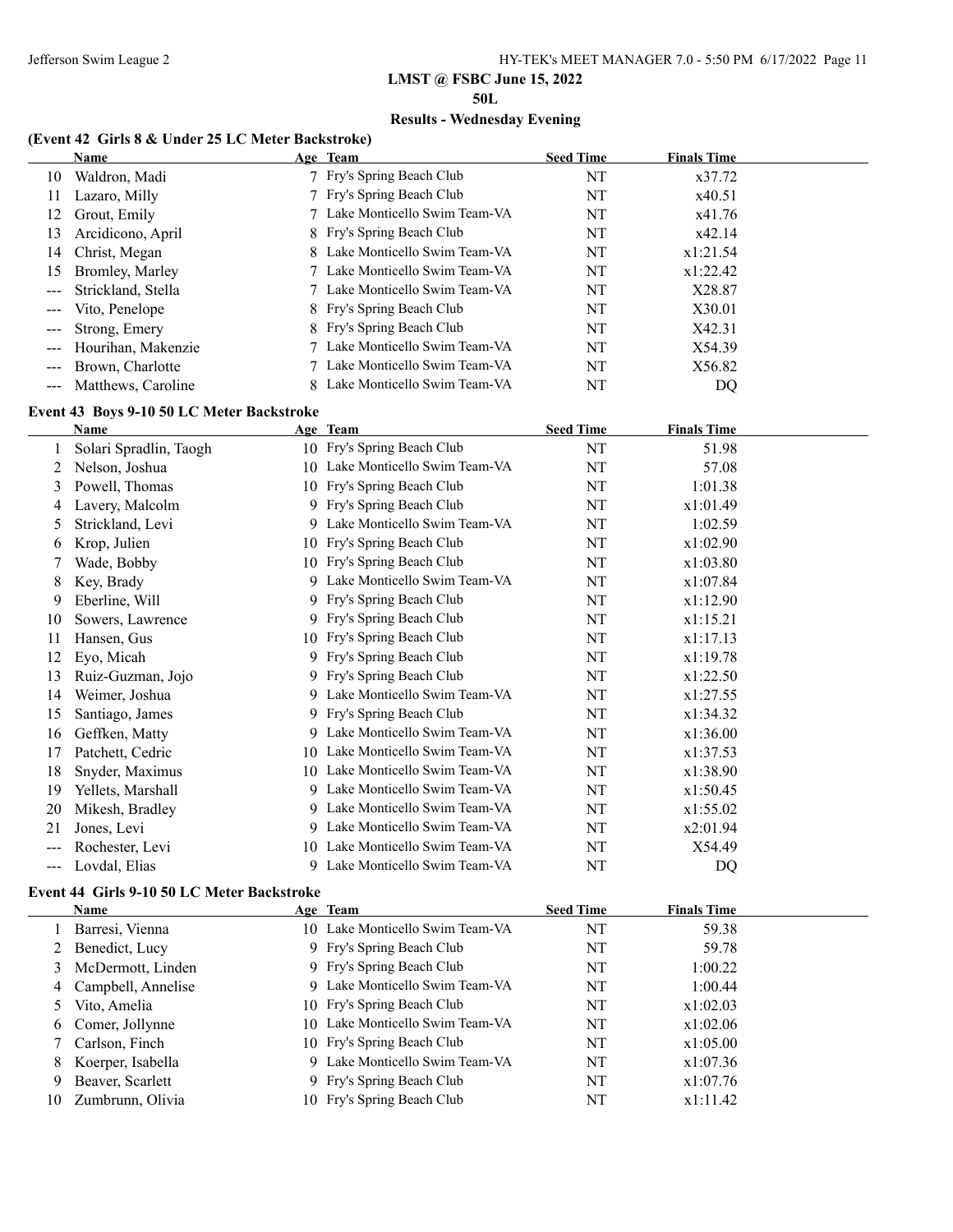**50L**

### **Results - Wednesday Evening**

### **(Event 44 Girls 9-10 50 LC Meter Backstroke)**

|                            | <b>Name</b>         |    | Age Team                        | <b>Seed Time</b> | <b>Finals Time</b> |
|----------------------------|---------------------|----|---------------------------------|------------------|--------------------|
| 11                         | Bond, Sarah         |    | 10 Lake Monticello Swim Team-VA | NT               | x1:13.88           |
| 12                         | Lazaro, Annalivia   |    | 10 Fry's Spring Beach Club      | NT               | x1:14.13           |
| 13                         | Morgan, Olivia      |    | 9 Lake Monticello Swim Team-VA  | NT               | x1:20.95           |
| 14                         | Shareck, Brynley    |    | 10 Lake Monticello Swim Team-VA | NT               | x1:23.28           |
| 15                         | Sellers, Ember      |    | 9 Lake Monticello Swim Team-VA  | NT               | x1:24.82           |
| 16                         | Luzar, Adele        |    | 10 Fry's Spring Beach Club      | NT               | x1:29.67           |
| 17                         | Dugan, Lily         |    | 9 Lake Monticello Swim Team-VA  | NT               | x1:30.82           |
| 18                         | Baza, Lily          |    | 10 Fry's Spring Beach Club      | NT               | x1:32.63           |
| 19                         | McComb, Keslie      |    | 9 Lake Monticello Swim Team-VA  | NT               | x1:35.95           |
| $\qquad \qquad \text{---}$ | Brown, Teagan       |    | 10 Lake Monticello Swim Team-VA | NT               | X59.57             |
| $\frac{1}{2}$              | Comer, Georgia      |    | 10 Lake Monticello Swim Team-VA | NT               | X1:07.90           |
|                            | Hourihan, Aubrianna | 10 | Lake Monticello Swim Team-VA    | NT               | X1:21.06           |
|                            |                     |    |                                 |                  |                    |

# **Event 45 Boys 11-12 50 LC Meter Backstroke**

|    | Name                      |     | Age Team                        | <b>Seed Time</b> | <b>Finals Time</b> |  |
|----|---------------------------|-----|---------------------------------|------------------|--------------------|--|
|    | Charlton, Ben             |     | 11 Fry's Spring Beach Club      | NT               | 38.94              |  |
|    | Koch, Casper              |     | 12 Fry's Spring Beach Club      | NT               | 42.15              |  |
| 3  | Dickerson, David          |     | 11 Fry's Spring Beach Club      | NT               | x50.66             |  |
|    | 4 Kovarik, Landon         | 12. | Lake Monticello Swim Team-VA    | NT               | 54.41              |  |
|    | 5 Rapp, Benjamin          |     | 12 Fry's Spring Beach Club      | NT               | x56.57             |  |
| 6  | Hansen, Finn              |     | 12 Fry's Spring Beach Club      | NT               | x1:00.14           |  |
|    | Shover, Brayden           |     | 12 Lake Monticello Swim Team-VA | NT               | 1:01.00            |  |
| 8  | Gosse, Miles              |     | 11 Fry's Spring Beach Club      | NT               | x1:02.88           |  |
| 9  | Nelson, Luke              |     | 12 Lake Monticello Swim Team-VA | NT               | x1:11.60           |  |
| 10 | Kalinosky, Nicholas       |     | Lake Monticello Swim Team-VA    | NT               | x1:29.12           |  |
| 11 | Beach, Seth               | 11. | Lake Monticello Swim Team-VA    | NT               | x1:50.34           |  |
| 12 | Robbins, Ryan             | 12  | Lake Monticello Swim Team-VA    | NT               | x2:00.50           |  |
|    | Ikhlassi, Mujtaba         |     | 12 Fry's Spring Beach Club      | NT               | DQ                 |  |
|    | Garrett-Redmond, Chandler | 11. | Lake Monticello Swim Team-VA    | NΤ               | DQ                 |  |

# **Event 46 Girls 11-12 50 LC Meter Backstroke**

|    | <b>Name</b>         |                 | Age Team                        | <b>Seed Time</b> | <b>Finals Time</b> |
|----|---------------------|-----------------|---------------------------------|------------------|--------------------|
|    | Barcia, Caroline    |                 | 11 Fry's Spring Beach Club      | NT               | 45.63              |
|    | 2 Clark, Madison    |                 | 12 Lake Monticello Swim Team-VA | NT               | 47.81              |
|    | Wilcox, Catherine   |                 | 12 Fry's Spring Beach Club      | NT               | 50.52              |
|    | 4 Chatowsky, Zephyr |                 | 11 Fry's Spring Beach Club      | NT               | x52.27             |
|    | 5 Garber, Lena      |                 | 11 Fry's Spring Beach Club      | NT               | x55.46             |
| 6  | Miller, Chyler      |                 | 12 Lake Monticello Swim Team-VA | NT               | 56.24              |
|    | Kahrl, Muriel       |                 | 11 Fry's Spring Beach Club      | NT               | x57.29             |
| 8  | Kahrl, Elodie       |                 | 11 Fry's Spring Beach Club      | NT               | x1:01.82           |
| 9  | MacDonald, Edith    |                 | 11 Fry's Spring Beach Club      | NT               | x1:02.29           |
| 10 | Shareck, Emmerson   |                 | 12 Lake Monticello Swim Team-VA | NT               | x1:02.76           |
| 11 | Hockman, Lauren     | 11              | Lake Monticello Swim Team-VA    | NT               | x1:04.21           |
| 12 | Kester, Sydney      | 12 <sup>2</sup> | Lake Monticello Swim Team-VA    | NT               | x1:15.30           |

### **Event 47 Boys 13-14 50 LC Meter Backstroke**

| Name           | Age Team                        | <b>Seed Time</b> | <b>Finals Time</b> |  |
|----------------|---------------------------------|------------------|--------------------|--|
| Charlton, Will | 14 Fry's Spring Beach Club      | NT               | 32.77              |  |
| 2 Bryan, Gus   | 14 Fry's Spring Beach Club      | NT               | 41.33              |  |
| Pate, Snyder   | 14 Fry's Spring Beach Club      | NT               | x41.36             |  |
| Patchett, Ivan | 14 Lake Monticello Swim Team-VA | NT               | 42.31              |  |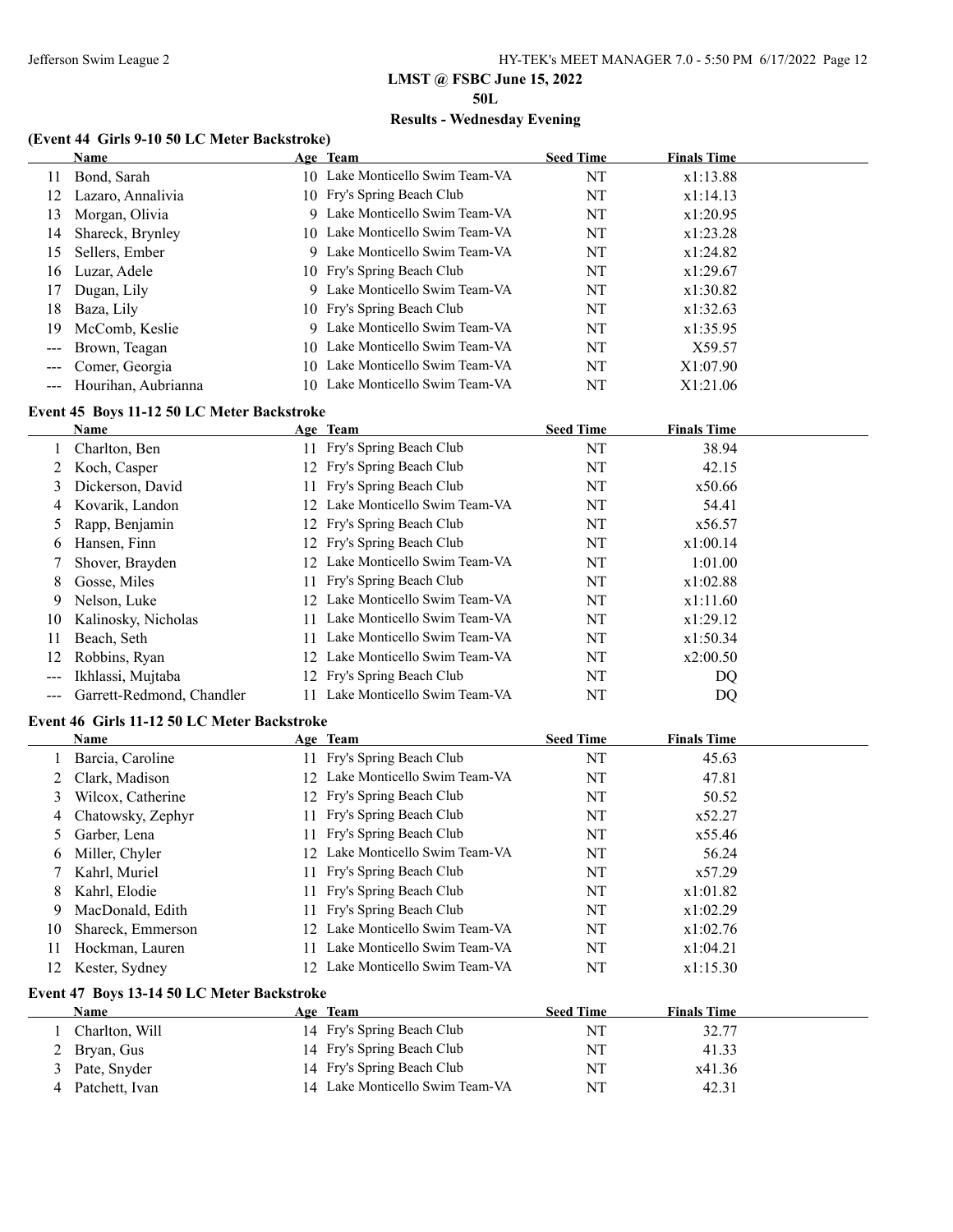**50L**

# **Results - Wednesday Evening**

### **(Event 47 Boys 13-14 50 LC Meter Backstroke)**

|              | <b>Name</b>                                    |    | Age Team                        | <b>Seed Time</b> | <b>Finals Time</b> |  |
|--------------|------------------------------------------------|----|---------------------------------|------------------|--------------------|--|
| 5            | Pace, Jack                                     |    | 13 Lake Monticello Swim Team-VA | NT               | 42.55              |  |
| 6            | Mikesh, Andrew                                 |    | 14 Lake Monticello Swim Team-VA | NT               | x44.66             |  |
| 7            | Rea, Matthew                                   |    | 14 Lake Monticello Swim Team-VA | NT               | x50.19             |  |
| 8            | Kestner, Jones                                 |    | 13 Fry's Spring Beach Club      | NT               | x53.50             |  |
| 9            | Bowman, Noah                                   |    | 13 Lake Monticello Swim Team-VA | NT               | x1:07.49           |  |
| $---$        | Isakson, Joe                                   | 13 | Fry's Spring Beach Club         | NT               | DQ                 |  |
| ---          | Fulk, Peter                                    |    | 13 Lake Monticello Swim Team-VA | NT               | DQ                 |  |
|              | Event 48 Girls 13-14 50 LC Meter Backstroke    |    |                                 |                  |                    |  |
|              | Name                                           |    | Age Team                        | <b>Seed Time</b> | <b>Finals Time</b> |  |
|              |                                                |    | 13 Fry's Spring Beach Club      | NT               | 39.90              |  |
| $\mathbf{1}$ | Colla, Zaharra<br>DeMott, Rae                  |    | 14 Lake Monticello Swim Team-VA | NT               | 44.10              |  |
| 2            |                                                |    | 13 Lake Monticello Swim Team-VA |                  |                    |  |
| 3            | Herring, Kayleigh                              |    |                                 | NT               | 45.56              |  |
| 4            | Peterson, Savannah                             |    | 14 Lake Monticello Swim Team-VA | NT               | x53.33             |  |
| 5            | Olin, Ruby                                     |    | 13 Fry's Spring Beach Club      | NT               | 54.81              |  |
| 6            | Grout, Madelyn                                 |    | 13 Lake Monticello Swim Team-VA | NT               | x56.63             |  |
| 7            | Whitaker, Grace                                |    | 14 Fry's Spring Beach Club      | NT               | x56.70             |  |
| 8            | Sample, Emma                                   |    | 14 Lake Monticello Swim Team-VA | NT               | x56.84             |  |
| 9            | Nelson, Hensley                                |    | 13 Fry's Spring Beach Club      | NT               | x1:04.39           |  |
| 10           | Shareck, Elyse                                 |    | 14 Lake Monticello Swim Team-VA | NT               | x1:10.15           |  |
| 11           | Kimble, Addison                                |    | 13 Lake Monticello Swim Team-VA | NT               | x1:13.25           |  |
| 12           | Ruiz-Gutierrez, Valeria                        |    | 13 Fry's Spring Beach Club      | NT               | x1:52.40           |  |
| 13           | Ruiz-Gutierrez, Vanessa                        |    | 13 Fry's Spring Beach Club      | NT               | x1:56.20           |  |
|              | Event 49 Boys 15-18 50 LC Meter Backstroke     |    |                                 |                  |                    |  |
|              | Name                                           |    | Age Team                        | <b>Seed Time</b> | <b>Finals Time</b> |  |
|              | Ragsdale, Quinn                                |    | 16 Fry's Spring Beach Club      | NT               | 32.48              |  |
| 2            | Halbert, Dylan                                 |    | 15 Fry's Spring Beach Club      | NT               | 35.44              |  |
| 3            | Brooks, Jaxon                                  |    | 15 Lake Monticello Swim Team-VA | NT               | 36.45              |  |
| 4            | Wildermann, Jacob                              |    | 18 Fry's Spring Beach Club      | NT               | x39.94             |  |
|              |                                                |    |                                 |                  |                    |  |
|              | Event 50 Girls 15-18 50 LC Meter Backstroke    |    |                                 |                  |                    |  |
|              | Name                                           |    | Age Team                        | <b>Seed Time</b> | <b>Finals Time</b> |  |
|              | 1 Cave, BG                                     |    | 17 Fry's Spring Beach Club      | $\rm{NT}$        | 33.82              |  |
| 2            | Vaidhyanathan, Jaya                            |    | 16 Fry's Spring Beach Club      | NT               | 39.82              |  |
| 3            | Wade, Olivia                                   |    | 15 Fry's Spring Beach Club      | NT               | x42.95             |  |
| 4            | Robinson, Sarah Beth                           |    | 15 Lake Monticello Swim Team-VA | NT               | 48.82              |  |
| 5            | Laugelli, Josie                                |    | 17 Fry's Spring Beach Club      | NT               | x51.57             |  |
|              | 6 Givens, Diana                                |    | 17 Lake Monticello Swim Team-VA | NT               | 1:18.51            |  |
|              | Event 51 Boys 8 & Under 25 LC Meter Butterfly  |    |                                 |                  |                    |  |
|              | Name                                           |    | Age Team                        | <b>Seed Time</b> | <b>Finals Time</b> |  |
| 1            | Barnett, Norbu                                 |    | 7 Lake Monticello Swim Team-VA  | NT               | 20.19              |  |
| 2            | Johnston, Wes                                  |    | 8 Fry's Spring Beach Club       | NT               | 27.19              |  |
| 3            | Hoover, Walt                                   |    | 8 Fry's Spring Beach Club       | NT               | 32.00              |  |
| 4            | Kashindi, Benjamin                             | 8  | Fry's Spring Beach Club         | NT               | x33.09             |  |
|              | Rooney, Harrison                               |    | Fry's Spring Beach Club         | NT               | DQ                 |  |
|              |                                                |    |                                 |                  |                    |  |
|              | Event 52 Girls 8 & Under 25 LC Meter Butterfly |    |                                 |                  |                    |  |
|              | <b>Name</b>                                    |    | Age Team                        | <b>Seed Time</b> | <b>Finals Time</b> |  |
| 1            | Bryan, Maggie                                  |    | 8 Fry's Spring Beach Club       | NT               | 25.22              |  |
| 2            | Taylor, Brooklyn                               |    | 8 Fry's Spring Beach Club       | NT               | 27.50              |  |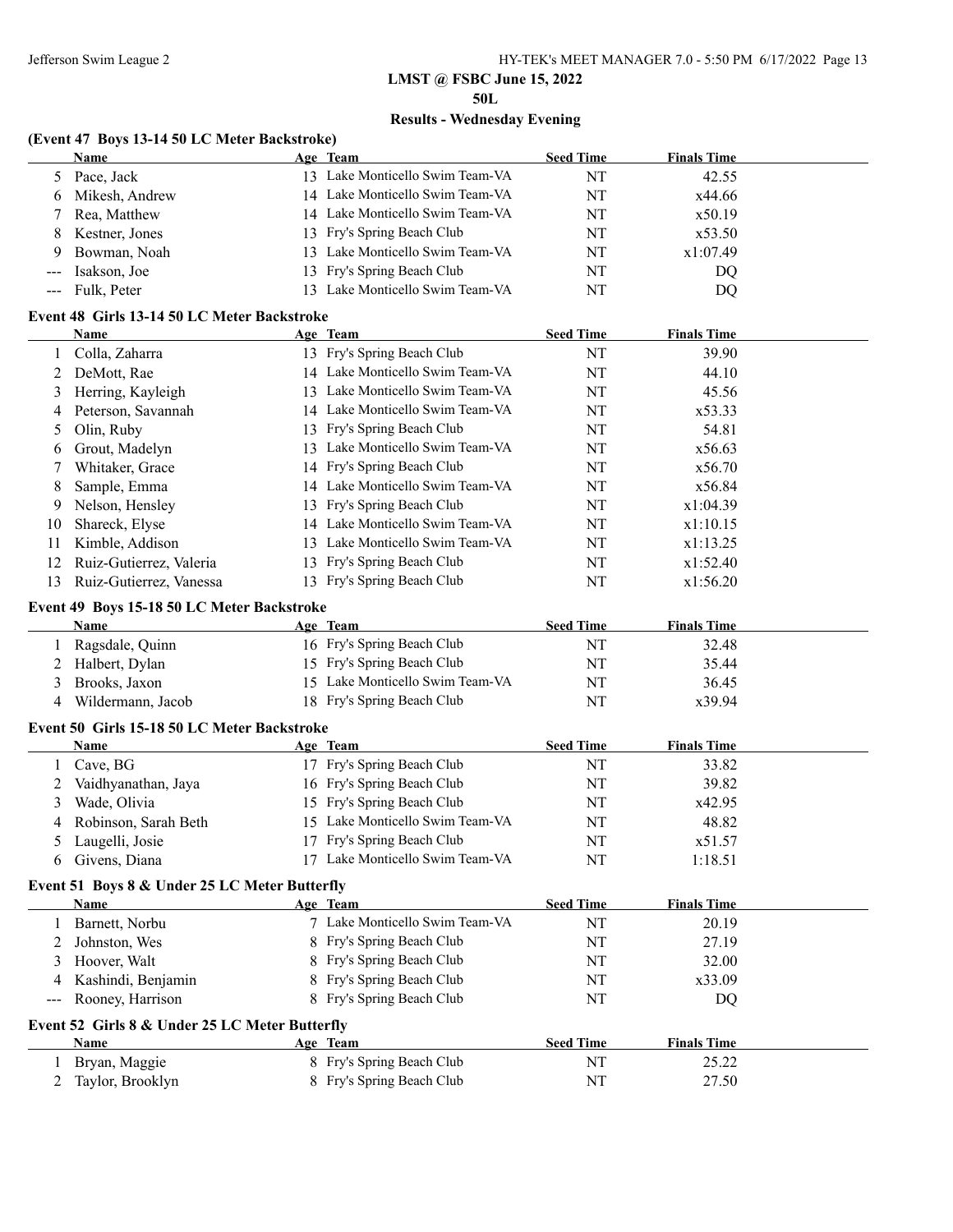### **LMST @ FSBC June 15, 2022 50L**

# **Results - Wednesday Evening**

|  |  |  |  | (Event 52 Girls 8 & Under 25 LC Meter Butterfly) |  |
|--|--|--|--|--------------------------------------------------|--|
|  |  |  |  |                                                  |  |

|                   | <b>Name</b>                                |    | Age Team                        | <b>Seed Time</b> | <b>Finals Time</b> |  |
|-------------------|--------------------------------------------|----|---------------------------------|------------------|--------------------|--|
| 3                 | Kovarik, Riley                             |    | 8 Lake Monticello Swim Team-VA  | NT               | 33.13              |  |
| $\qquad \qquad -$ | Eves, Piper                                |    | 7 Lake Monticello Swim Team-VA  | NT               | X38.46             |  |
|                   | Event 53 Boys 9-10 50 LC Meter Butterfly   |    |                                 |                  |                    |  |
|                   | Name                                       |    | Age Team                        | <b>Seed Time</b> | <b>Finals Time</b> |  |
| 1                 | Bryan, Cadel                               |    | 10 Fry's Spring Beach Club      | NT               | 44.07              |  |
| 2                 | Loura, Dylan                               |    | 10 Fry's Spring Beach Club      | NT               | 54.46              |  |
| 3                 | Achmad-Guzman, Mateo                       |    | 10 Lake Monticello Swim Team-VA | NT               | 1:04.25            |  |
| 4                 | Barcia, Xyzavionn                          |    | 9 Fry's Spring Beach Club       | NT               | x1:09.27           |  |
| 5                 | Sumner, Brick                              |    | 10 Lake Monticello Swim Team-VA | NT               | 1:19.00            |  |
| 6                 | Kashindi, Bertin                           |    | 10 Fry's Spring Beach Club      | NT               | x1:21.83           |  |
| ---               | Strickland, Levi                           |    | 9 Lake Monticello Swim Team-VA  | NT               | DQ                 |  |
| $---$             | Comer, Mickey                              |    | 10 Lake Monticello Swim Team-VA | NT               | DQ                 |  |
|                   | Event 54 Girls 9-10 50 LC Meter Butterfly  |    |                                 |                  |                    |  |
|                   | Name                                       |    | Age Team                        | <b>Seed Time</b> | <b>Finals Time</b> |  |
| 1                 | Taylor, McKenzie                           |    | 10 Fry's Spring Beach Club      | NT               | 50.89              |  |
| 2                 | Wrightson, Alice                           |    | 10 Fry's Spring Beach Club      | NT               | 58.58              |  |
| 3                 | Gewirtz, Elliott                           |    | 10 Fry's Spring Beach Club      | NT               | x1:03.03           |  |
| 4                 | Gehling, Elliot                            |    | 10 Lake Monticello Swim Team-VA | NT               | 1:04.60            |  |
| 5                 | Miller, Ariella                            |    | 10 Lake Monticello Swim Team-VA | NT               | 1:14.79            |  |
| $---$             | Hopkins, Catherine                         |    | 9 Fry's Spring Beach Club       | NT               | DQ                 |  |
| $---$             | Koerper, Isabella                          |    | 9 Lake Monticello Swim Team-VA  | NT               | DQ                 |  |
|                   |                                            |    |                                 |                  |                    |  |
|                   | Event 55 Boys 11-12 50 LC Meter Butterfly  |    |                                 |                  |                    |  |
|                   | Name                                       |    | Age Team                        | <b>Seed Time</b> | <b>Finals Time</b> |  |
| 1                 | Koch, Casper                               |    | 12 Fry's Spring Beach Club      | NT               | 41.51              |  |
| 2                 | Bryan, Cormac                              |    | 12 Fry's Spring Beach Club      | NT               | 42.90              |  |
| 3                 | Pate, Hart                                 |    | 12 Fry's Spring Beach Club      | NT               | x44.74             |  |
| 4                 | Mangan, Rey                                |    | 11 Fry's Spring Beach Club      | NT               | x47.66             |  |
| 5                 | Blevins, Matthew                           |    | 11 Lake Monticello Swim Team-VA | NT               | 54.64              |  |
| 6                 | Gretz, Turner                              |    | 12 Lake Monticello Swim Team-VA | NT               | 1:06.50            |  |
| 7                 | Rinehart, Hayden                           |    | 11 Fry's Spring Beach Club      | NT               | x1:12.86           |  |
|                   | Event 56 Girls 11-12 50 LC Meter Butterfly |    |                                 |                  |                    |  |
|                   | Name                                       |    | Age Team                        | <b>Seed Time</b> | <b>Finals Time</b> |  |
|                   | Robinson, Lila Kate                        |    | 12 Lake Monticello Swim Team-VA | NT               | 37.25              |  |
| 2                 | Sturek, Lily                               |    | 11 Fry's Spring Beach Club      | NT               | 39.24              |  |
|                   | 3 Clark, Madison                           |    | 12 Lake Monticello Swim Team-VA | $\rm{NT}$        | 44.22              |  |
| 4                 | Wilcox, Edie                               |    | 11 Fry's Spring Beach Club      | NT               | 50.42              |  |
| 5                 | Wilcox, Lizzy                              |    | 12 Fry's Spring Beach Club      | NT               | x50.86             |  |
| 6                 | Sartori, Norah                             |    | 12 Fry's Spring Beach Club      | NT               | x55.90             |  |
| 7                 | Chatowsky, Zephyr                          |    | 11 Fry's Spring Beach Club      | NT               | x58.17             |  |
| 8                 | Lorish, Eloise                             | 11 | Fry's Spring Beach Club         | NT               | x1:00.47           |  |
| 9                 | Blank, Isabel                              | 11 | Fry's Spring Beach Club         | NT               | x1:04.90           |  |
|                   | Event 57 Boys 13-14 50 LC Meter Butterfly  |    |                                 |                  |                    |  |
|                   | Name                                       |    | Age Team                        | <b>Seed Time</b> | <b>Finals Time</b> |  |
| 1                 | Charlton, Will                             |    | 14 Fry's Spring Beach Club      | NT               | 29.43              |  |
| 2                 | Pace, Jack                                 |    | 13 Lake Monticello Swim Team-VA | $\rm{NT}$        | 39.38              |  |
| 3                 | Gallagher, Seamus                          |    | 14 Fry's Spring Beach Club      | NT               | 50.69              |  |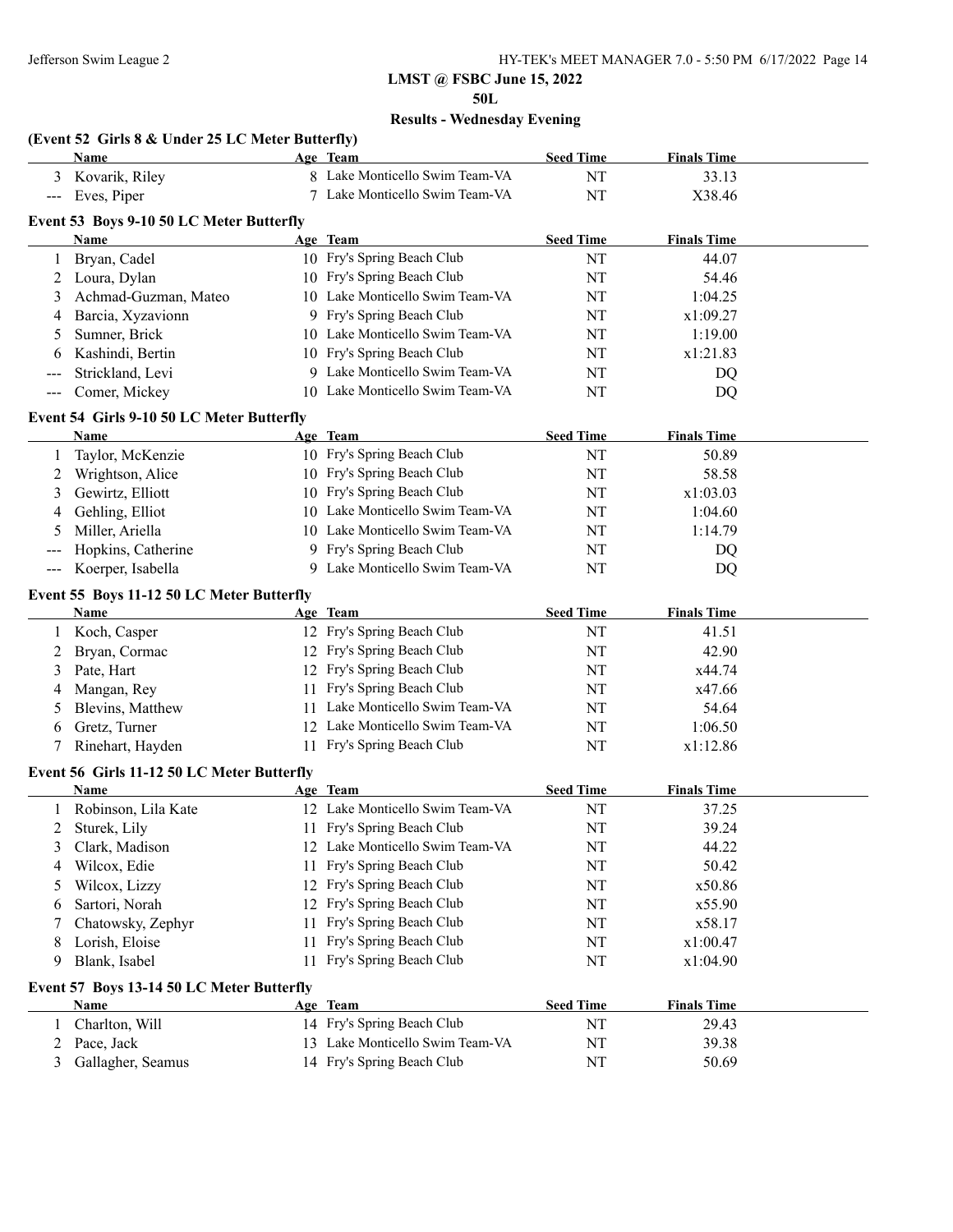**50L**

### **Results - Wednesday Evening**

### **Event 58 Girls 13-14 50 LC Meter Butterfly**

|                                             | Name                                      |     | Age Team                        | <b>Seed Time</b> | <b>Finals Time</b> |  |  |  |  |
|---------------------------------------------|-------------------------------------------|-----|---------------------------------|------------------|--------------------|--|--|--|--|
|                                             | Loura, Ellie                              |     | 13 Fry's Spring Beach Club      | NT               | 33.86              |  |  |  |  |
|                                             | Colla, Zaharra                            |     | 13 Fry's Spring Beach Club      | NT               | 36.02              |  |  |  |  |
| 3                                           | Pace, Sophie                              |     | 14 Lake Monticello Swim Team-VA | NT               | 38.83              |  |  |  |  |
|                                             | Herring, Kayleigh                         | 13. | Lake Monticello Swim Team-VA    | NT               | 45.28              |  |  |  |  |
| 5.                                          | DeMott, Rae                               |     | 14 Lake Monticello Swim Team-VA | NT               | x46.77             |  |  |  |  |
| 6                                           | Fitts, Evie                               |     | 13 Fry's Spring Beach Club      | NT               | x51.75             |  |  |  |  |
| $\scriptstyle \cdots$ $\scriptstyle \cdots$ | Rochester, Marley                         | 14  | Lake Monticello Swim Team-VA    | NT               | DQ                 |  |  |  |  |
|                                             | Event 59 Boys 15-18 50 LC Meter Butterfly |     |                                 |                  |                    |  |  |  |  |
|                                             |                                           |     |                                 |                  |                    |  |  |  |  |
|                                             | Name                                      |     | Age Team                        | <b>Seed Time</b> | <b>Finals Time</b> |  |  |  |  |
|                                             | Keenan, Will                              | 17  | Fry's Spring Beach Club         | NT               | 28.63              |  |  |  |  |
|                                             | Hamil, Logan                              |     | 16 Fry's Spring Beach Club      | NT               | 31.01              |  |  |  |  |
| 3                                           | Ragsdale, Quinn                           |     | 16 Fry's Spring Beach Club      | NT               | x31.43             |  |  |  |  |
| 4                                           | Halbert, Dylan                            |     | 15 Fry's Spring Beach Club      | NT               | x32.68             |  |  |  |  |
| 5                                           | Brooks, Jaxon                             | 15. | Lake Monticello Swim Team-VA    | NT               | 34.85              |  |  |  |  |
| 6                                           | Wildermann, Jacob                         |     | 18 Fry's Spring Beach Club      | NT               | x34.93             |  |  |  |  |

### **Event 60 Girls 15-18 50 LC Meter Butterfly**

| Name                 | Age Team                        | <b>Seed Time</b> | <b>Finals Time</b> |
|----------------------|---------------------------------|------------------|--------------------|
| Ragsdale, Audrey     | 18 Fry's Spring Beach Club      | NT               | 30.08              |
| 2 Kestner, Lee       | 15 Fry's Spring Beach Club      | NT               | 34.14              |
| 3 Rea, Brenna        | 16 Lake Monticello Swim Team-VA | NT               | 37.03              |
| 4 Wildermann, Claire | 18 Fry's Spring Beach Club      | <b>NT</b>        | x40.42             |
| 5 Laugelli, Josie    | 17 Fry's Spring Beach Club      | NT               | x43.71             |
| Bullard, Kiara       | 15 Fry's Spring Beach Club      | <b>NT</b>        | x54.71             |

### **Event 61 Boys 8 & Under 50 LC Meter Freestyle**

| <b>Name</b>          | Age Team                       | <b>Seed Time</b> | <b>Finals Time</b> |  |
|----------------------|--------------------------------|------------------|--------------------|--|
| Barnett, Norbu       | 7 Lake Monticello Swim Team-VA | NT               | 46.58              |  |
| 2 Johnston, Wes      | 8 Fry's Spring Beach Club      | NT               | 46.68              |  |
| 3 Hoover, Walt       | 8 Fry's Spring Beach Club      | NT               | 52.02              |  |
| 4 Rooney, Harrison   | 8 Fry's Spring Beach Club      | NT               | x53.76             |  |
| 5 Sturek, Olsen      | 8 Fry's Spring Beach Club      | NT               | x59.59             |  |
| 6 Rooney, Blaine     | 7 Fry's Spring Beach Club      | NT               | x1:03.95           |  |
| 7 Key, Lucas         | 6 Lake Monticello Swim Team-VA | NT               | 1:07.19            |  |
| 8 Kalinosky, Brandon | 8 Lake Monticello Swim Team-VA | NT               | x1:18.37           |  |
| Barresi, Miles       | Lake Monticello Swim Team-VA   | NT               | x1:26.25           |  |

### **Event 62 Girls 8 & Under 50 LC Meter Freestyle**

 $\overline{a}$ 

| Name                 | Age Team                       | <b>Seed Time</b> | <b>Finals Time</b> |  |
|----------------------|--------------------------------|------------------|--------------------|--|
| Bryan, Maggie        | 8 Fry's Spring Beach Club      | NT               | 48.53              |  |
| Wrightson, Mary      | 8 Fry's Spring Beach Club      | NT               | 1:05.05            |  |
| 3 Strickland, Stella | 7 Lake Monticello Swim Team-VA | NT               | 1:05.75            |  |
| 4 Moore, Abby        | 8 Fry's Spring Beach Club      | NT               | x1:06.09           |  |
| 5 Dickerson, Caitlin | 8 Fry's Spring Beach Club      | NT               | x1:09.19           |  |
| 6 Gosse, Rowan       | 8 Fry's Spring Beach Club      | NT               | x1:09.69           |  |
| 7 Koch, Elena        | 7 Fry's Spring Beach Club      | NT               | x1:16.08           |  |
| Waksmunski, Alexis   | 8 Lake Monticello Swim Team-VA | NT               | 1:17.65            |  |
| Barresi, Gabriella   | 6 Lake Monticello Swim Team-VA | NT               | x1:27.64           |  |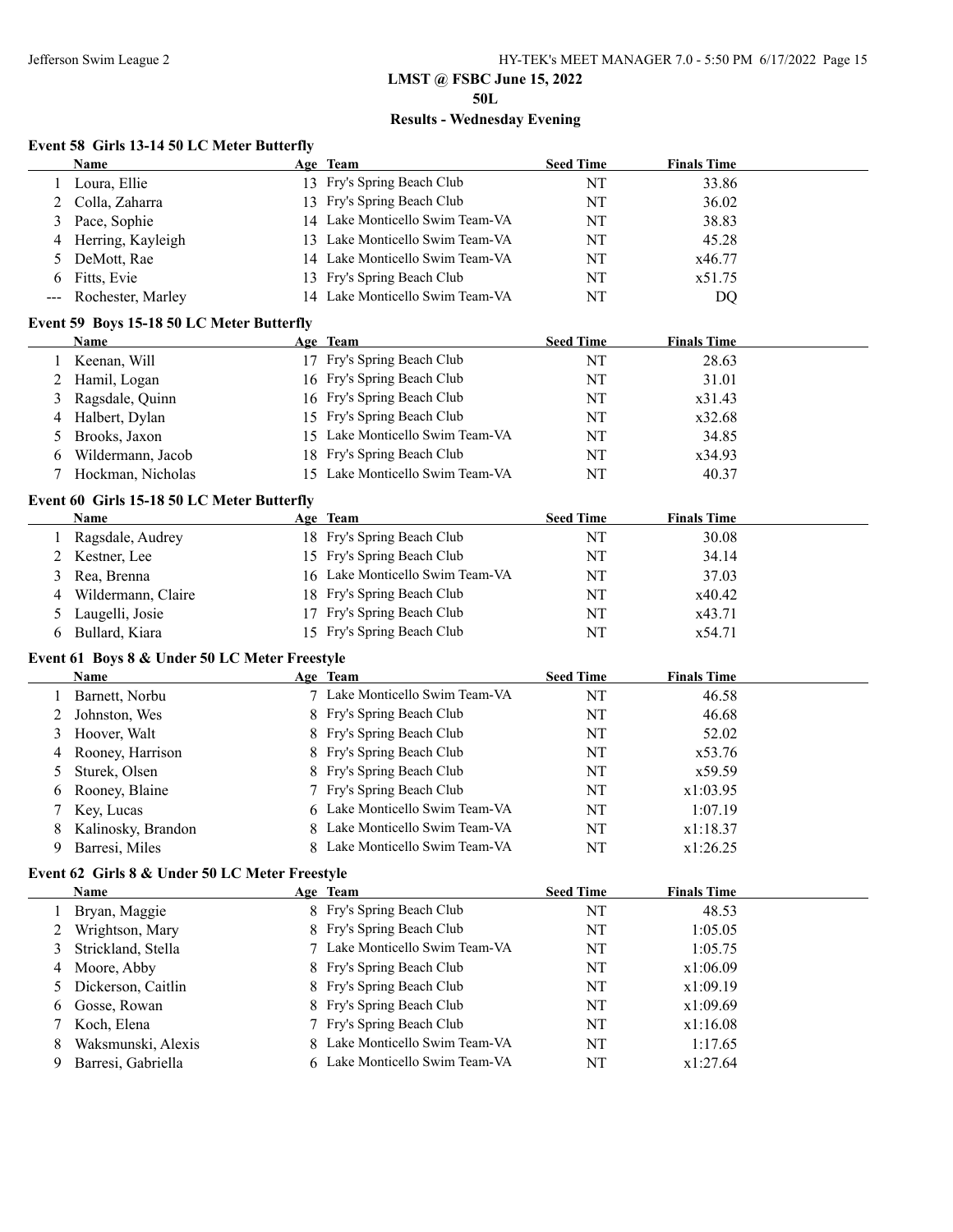**50L**

# **Results - Wednesday Evening**

# **Event 63 Boys 9-10 100 LC Meter Freestyle**

|                                            | Name                                       |   | Age Team                        | <b>Seed Time</b> | <b>Finals Time</b> |  |
|--------------------------------------------|--------------------------------------------|---|---------------------------------|------------------|--------------------|--|
| 1                                          | Bryan, Cadel                               |   | 10 Fry's Spring Beach Club      | NT               | 1:27.91            |  |
| 2                                          | Rapp, Corban                               |   | 10 Fry's Spring Beach Club      | NT               | 1:43.35            |  |
| 3                                          | Rochester, Levi                            |   | 10 Lake Monticello Swim Team-VA | NT               | 1:44.64            |  |
| 4                                          | Loura, Dylan                               |   | 10 Fry's Spring Beach Club      | NT               | x1:45.65           |  |
| 5                                          | Barcia, Xyzavionn                          | 9 | Fry's Spring Beach Club         | NT               | x1:45.69           |  |
| 6                                          | Achmad-Guzman, Mateo                       |   | 10 Lake Monticello Swim Team-VA | NT               | 1:50.61            |  |
| 7                                          | Royer, Theo                                |   | 10 Fry's Spring Beach Club      | NT               | x2:11.34           |  |
| 8                                          | Key, Brady                                 |   | 9 Lake Monticello Swim Team-VA  | NT               | x2:16.42           |  |
| 9                                          | Sumner, Brick                              |   | 10 Lake Monticello Swim Team-VA | NT               | x2:18.46           |  |
| 10                                         | Kashindi, Bertin                           |   | 10 Fry's Spring Beach Club      | NT               | x2:19.52           |  |
| 11                                         | Comer, Mickey                              |   | 10 Lake Monticello Swim Team-VA | NT               | x2:19.76           |  |
| 12                                         | Weimer, Joshua                             |   | 9 Lake Monticello Swim Team-VA  | NT               | x2:22.31           |  |
| 13                                         | Krop, Julien                               |   | 10 Fry's Spring Beach Club      | NT               | x2:25.98           |  |
| 14                                         | Ruiz-Gutierrez, Armando                    |   | 9 Fry's Spring Beach Club       | NT               | x2:28.93           |  |
| 15                                         | Strickland, Paxton                         |   | 9 Lake Monticello Swim Team-VA  | NT               | x2:29.59           |  |
| 16                                         | Strickland, Levi                           |   | 9 Lake Monticello Swim Team-VA  | NT               | x2:35.50           |  |
| 17                                         | Jones, Levi                                |   | 9 Lake Monticello Swim Team-VA  | NT               | x2:43.03           |  |
| 18                                         | Mikesh, Bradley                            |   | 9 Lake Monticello Swim Team-VA  | NT               | x4:06.75           |  |
|                                            | Event 64 Girls 9-10 100 LC Meter Freestyle |   |                                 |                  |                    |  |
|                                            | Name                                       |   | Age Team                        | <b>Seed Time</b> | <b>Finals Time</b> |  |
| 1                                          | Wrightson, Alice                           |   | 10 Fry's Spring Beach Club      | NT               | 1:43.95            |  |
| 2                                          | Rooney, Carter                             |   | 10 Fry's Spring Beach Club      | NT               | 1:50.47            |  |
| 3                                          | McDermott, Linden                          |   | 9 Fry's Spring Beach Club       | NT               | x1:53.83           |  |
| 4                                          | Miller, Ariella                            |   | 10 Lake Monticello Swim Team-VA | NT               | 2:00.83            |  |
| 5                                          | Comer, Georgia                             |   | 10 Lake Monticello Swim Team-VA | NT               | 2:02.36            |  |
| 6                                          | Gehling, Elliot                            |   | 10 Lake Monticello Swim Team-VA | NT               | x2:07.76           |  |
| 7                                          | Gretz, Madelaine                           |   | 10 Lake Monticello Swim Team-VA | NT               | x2:11.45           |  |
| 8                                          | Comer, Jollynne                            |   | 10 Lake Monticello Swim Team-VA | NT               | x2:13.37           |  |
| 9                                          | Koerper, Isabella                          |   | 9 Lake Monticello Swim Team-VA  | NT               | x2:13.38           |  |
| 10                                         | Kennard, Ella                              |   | 10 Fry's Spring Beach Club      | NT               | x2:21.15           |  |
| 11                                         | Campbell, Annelise                         |   | 9 Lake Monticello Swim Team-VA  | NT               | x2:22.34           |  |
| 12                                         | Brown, Teagan                              |   | 10 Lake Monticello Swim Team-VA | NT               | x2:27.57           |  |
| 13                                         | Potter, Hazel                              |   | 10 Fry's Spring Beach Club      | NT               | x2:29.26           |  |
| 14                                         | Beaver, Scarlett                           |   | 9 Fry's Spring Beach Club       | NT               | x2:31.02           |  |
| 15                                         | Shareck, Brynley                           |   | 10 Lake Monticello Swim Team-VA | NT               | x2:33.76           |  |
| 16                                         | Barresi, Vienna                            |   | 10 Lake Monticello Swim Team-VA | NT               | x2:37.70           |  |
| 17                                         | Sellers, Ember                             |   | 9 Lake Monticello Swim Team-VA  | NT               | x2:59.08           |  |
| $\qquad \qquad -$                          | Shareck, Kinsley                           |   | 9 Lake Monticello Swim Team-VA  | NT               | X2:32.09           |  |
|                                            |                                            |   |                                 |                  |                    |  |
| Event 65 Boys 11-12 100 LC Meter Freestyle |                                            |   |                                 |                  |                    |  |
|                                            | Name                                       |   | Age Team                        | <b>Seed Time</b> | <b>Finals Time</b> |  |
| 1                                          | Charlton, Ben                              |   | 11 Fry's Spring Beach Club      | NT               | 1:11.02            |  |
| 2                                          | Mangan, Rey                                |   | 11 Fry's Spring Beach Club      | NT               | 1:30.50            |  |
| 3                                          | Pate, Hart                                 |   | 12 Fry's Spring Beach Club      | NT               | x1:35.17           |  |
| 4                                          | Dickerson, David                           |   | 11 Fry's Spring Beach Club      | NT               | x1:36.39           |  |
| 5                                          | Kovarik, Landon                            |   | 12 Lake Monticello Swim Team-VA | NT               | 1:36.71            |  |
| 6                                          | Gretz, Turner                              |   | 12 Lake Monticello Swim Team-VA | NT               | 1:42.77            |  |
| 7                                          | Shover, Brayden                            |   | 12 Lake Monticello Swim Team-VA | NT               | x2:03.75           |  |
| 8                                          | Gosse, Miles                               |   | 11 Fry's Spring Beach Club      | NT               | x2:11.34           |  |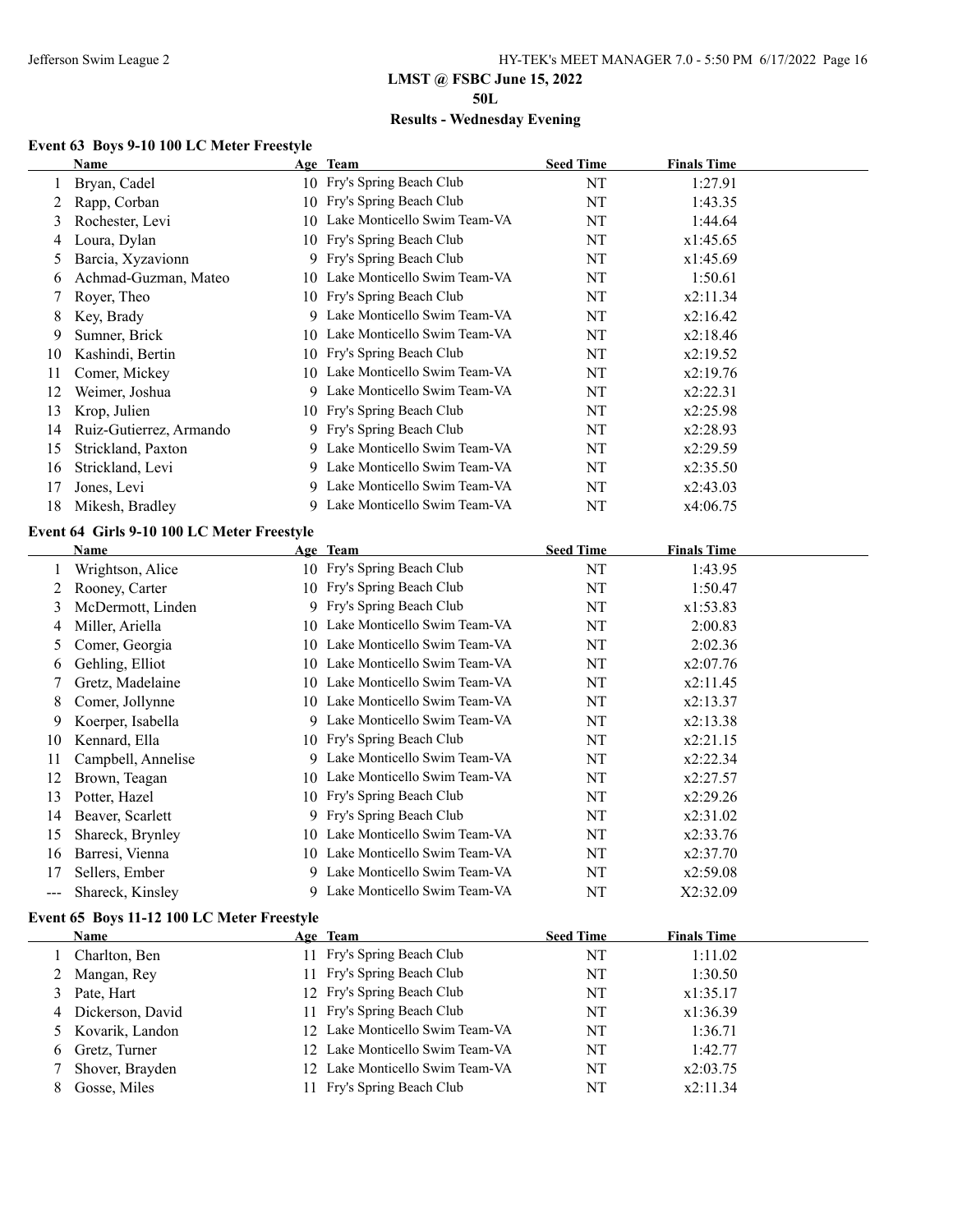**50L**

# **Results - Wednesday Evening**

### **(Event 65 Boys 11-12 100 LC Meter Freestyle)**

|    | <b>Name</b>                                 |    | Age Team                        | <b>Seed Time</b> | <b>Finals Time</b> |  |
|----|---------------------------------------------|----|---------------------------------|------------------|--------------------|--|
| 9  | Nelson, Luke                                |    | 12 Lake Monticello Swim Team-VA | NT               | x2:18.20           |  |
|    | Event 66 Girls 11-12 100 LC Meter Freestyle |    |                                 |                  |                    |  |
|    | <b>Name</b>                                 |    | Age Team                        | <b>Seed Time</b> | <b>Finals Time</b> |  |
| 1  | Robinson, Lila Kate                         |    | 12 Lake Monticello Swim Team-VA | NT               | 1:17.43            |  |
| 2  | Barcia, Caroline                            |    | 11 Fry's Spring Beach Club      | NT               | 1:18.01            |  |
| 3  | Sturek, Lily                                |    | 11 Fry's Spring Beach Club      | NT               | 1:19.77            |  |
| 4  | Wilcox, Catherine                           |    | 12 Fry's Spring Beach Club      | NT               | x1:26.43           |  |
| 5  | Clark, Madison                              |    | 12 Lake Monticello Swim Team-VA | NT               | 1:26.45            |  |
| 6  | Kraft, Ann                                  |    | 12 Lake Monticello Swim Team-VA | NT               | x1:30.83           |  |
| 7  | Barry, Eve                                  |    | 12 Fry's Spring Beach Club      | NT               | x1:38.47           |  |
| 8  | Wilcox, Edie                                |    | 11 Fry's Spring Beach Club      | NT               | x1:39.45           |  |
| 9  | Sartori, Norah                              |    | 12 Fry's Spring Beach Club      | NT               | x1:39.62           |  |
| 10 | Hopkins, Ruth                               |    | 12 Fry's Spring Beach Club      | NT               | x1:41.66           |  |
| 11 | Miller, Chyler                              |    | 12 Lake Monticello Swim Team-VA | NT               | x1:42.05           |  |
| 12 | Rightmyer, Ainsley                          |    | 12 Fry's Spring Beach Club      | NT               | x1:54.62           |  |
|    | Event 67 Boys 13-14 100 LC Meter Freestyle  |    |                                 |                  |                    |  |
|    | <b>Name</b>                                 |    | Age Team                        | <b>Seed Time</b> | <b>Finals Time</b> |  |
| 1  | Charlton, Will                              |    | 14 Fry's Spring Beach Club      | NT               | 59.12              |  |
| 2  | Bryan, Gus                                  |    | 14 Fry's Spring Beach Club      | NT               | 1:11.96            |  |
| 3  | Cook, Cyrus                                 |    | 14 Fry's Spring Beach Club      | NT               | x1:12.70           |  |
| 4  | Patchett, Ivan                              |    | 14 Lake Monticello Swim Team-VA | NT               | 1:13.51            |  |
| 5  | Pate, Snyder                                |    | 14 Fry's Spring Beach Club      | NT               | x1:13.67           |  |
| 6  | Mikesh, Andrew                              |    | 14 Lake Monticello Swim Team-VA | NT               | 1:22.85            |  |
| 7  | Pace, Jack                                  |    | 13 Lake Monticello Swim Team-VA | NT               | x1:25.61           |  |
| 8  | Fairbanks, Aaron                            |    | 13 Lake Monticello Swim Team-VA | NT               | x1:27.90           |  |
| 9  | Wade, Mick                                  | 13 | Fry's Spring Beach Club         | NT               | x1:34.95           |  |
| 10 | Gewirtz, Simon                              | 13 | Fry's Spring Beach Club         | NT               | x1:37.80           |  |
| 11 | Gupta, Ayaan                                | 13 | Fry's Spring Beach Club         | NT               | x1:38.00           |  |
| 12 | Rightmyer, Wythe                            |    | 13 Fry's Spring Beach Club      | NT               | x1:45.73           |  |
|    | Event 68 Girls 13-14 100 LC Meter Freestyle |    |                                 |                  |                    |  |
|    | Name                                        |    | Age Team                        | <b>Seed Time</b> | <b>Finals Time</b> |  |
| 1  | Loura, Ellie                                |    | 13 Fry's Spring Beach Club      | NT               | 1:14.13            |  |
| 2  | Colla, Zaharra                              |    | 13 Fry's Spring Beach Club      | NT               | 1:15.86            |  |
| 3  | Laugelli, Ada                               |    | 14 Fry's Spring Beach Club      | NT               | x1:22.42           |  |
| 4  | Pace, Sophie                                |    | 14 Lake Monticello Swim Team-VA | NT               | 1:24.72            |  |
| 5  | Herring, Kayleigh                           |    | 13 Lake Monticello Swim Team-VA | NT               | 1:25.19            |  |
| 6  | DeMott, Rae                                 | 14 | Lake Monticello Swim Team-VA    | NT               | x1:27.96           |  |
| 7  | Peterson, Savannah                          |    | 14 Lake Monticello Swim Team-VA | NT               | x1:37.34           |  |
| 8  | Fitts, Evie                                 | 13 | Fry's Spring Beach Club         | NT               | x1:39.90           |  |
| 9  | Grout, Madelyn                              |    | 13 Lake Monticello Swim Team-VA | NT               | x1:48.12           |  |
|    | Event 69 Boys 15-18 100 LC Meter Freestyle  |    |                                 |                  |                    |  |
|    | <b>Name</b>                                 |    | Age Team                        | <b>Seed Time</b> | <b>Finals Time</b> |  |
| 1  | Keenan, Will                                |    | 17 Fry's Spring Beach Club      | NT               | 1:00.56            |  |
| 2  | Brooks, Jaxon                               |    | 15 Lake Monticello Swim Team-VA | NT               | 1:04.47            |  |
| 3  | Roy, Cooper                                 |    | 17 Fry's Spring Beach Club      | NT               | 1:07.48            |  |
| 4  | Bleakley, Joshua                            |    | 15 Fry's Spring Beach Club      | NT               | x1:12.41           |  |

5 Hockman, Nicholas 15 Lake Monticello Swim Team-VA NT 1:17.48